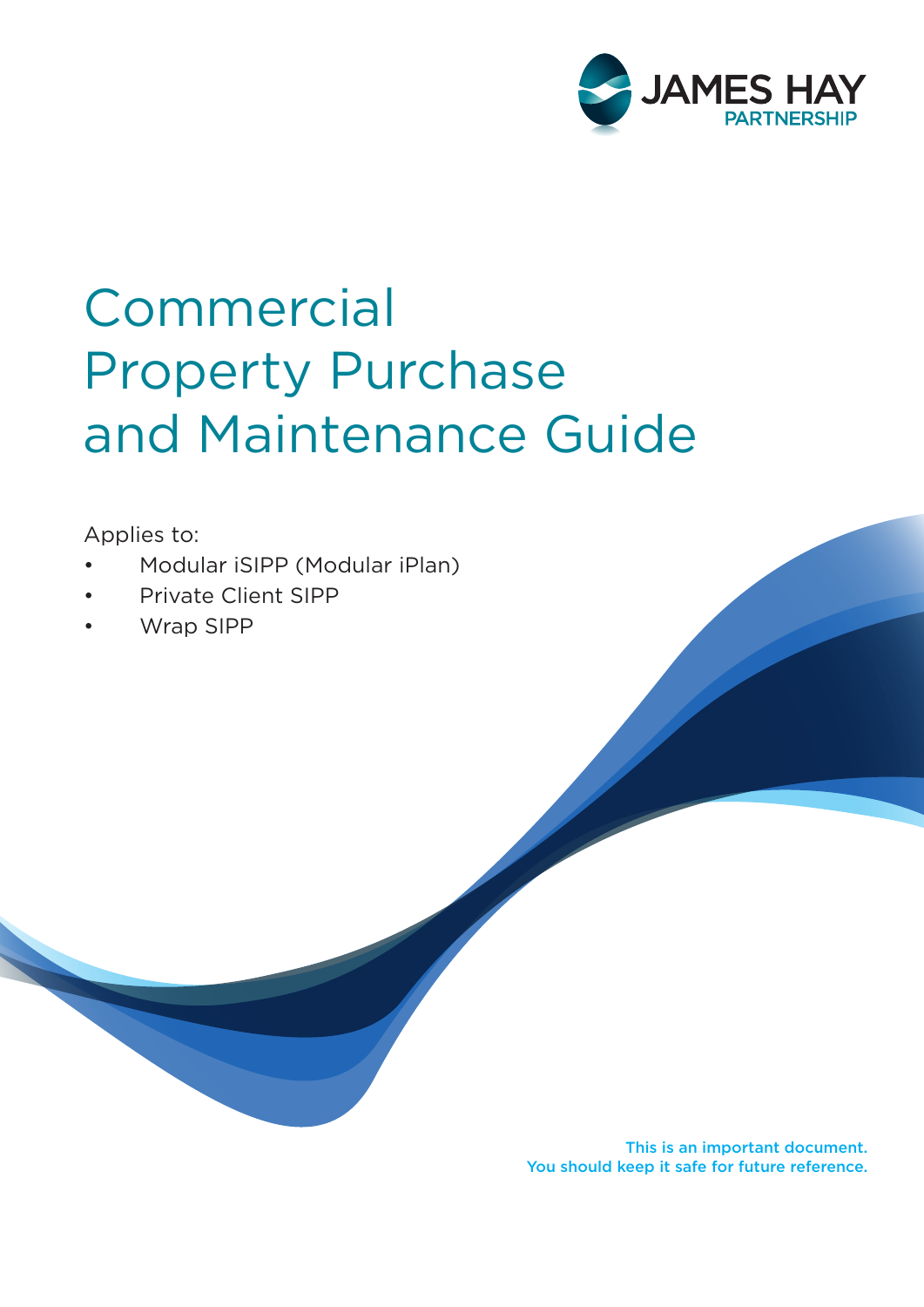## **IMPORTANT INFORMATION**

Before reading this guide, please refer to the Property Purchase and Management Options table below to ascertain which options are available for your SIPP Product. This table shows for different scenarios whether properties may be allowed to be self managed by the SIPP member or managed by CBRE, our appointed managing agent. For more information please see the 'Property management' section on page 11 of this guide.

## Property Purchase and Management Options

| Scenario                                                                                                                                                                                                                                     | Modular iSIPP (Modular iPlan)<br>(opened before 05/12/14) | Modular iSIPP (Modular iPlan)<br>(opened on or after 05/12/14) |
|----------------------------------------------------------------------------------------------------------------------------------------------------------------------------------------------------------------------------------------------|-----------------------------------------------------------|----------------------------------------------------------------|
| I do not currently own a property in<br>my SIPP. Can I buy a new property and<br>self-manage it?                                                                                                                                             | <b>NO</b>                                                 | N/A <sup>1</sup>                                               |
| I currently own and self manage a<br>property in my SIPP. Can I buy a new<br>property and self-manage it?                                                                                                                                    | YES (if not VAT opted)<br>NO (if VAT opted)               | N/A <sup>1</sup>                                               |
| Can I buy out another SIPP member's<br>share of their self-managed property<br>and continue to self-manage it?                                                                                                                               | <b>YES</b>                                                | N/A <sup>1</sup>                                               |
| I am a beneficiary of a pension sharing<br>order or death benefit. Can I continue<br>to own and self-manage the property<br>that is currently held and self-managed<br>in the SIPP of which I am a beneficiary?                              | <b>YES</b>                                                | N/A <sup>1</sup>                                               |
| Can I buy a new property in my SIPP<br>and appoint CBRE to manage it?                                                                                                                                                                        | <b>YES</b>                                                | <b>YES</b>                                                     |
| Can I buy out another member's share<br>of their CBRE managed property and<br>continue to have it managed by CBRE?                                                                                                                           | <b>YES</b>                                                | <b>YES</b>                                                     |
| I am a beneficiary of a pension sharing<br>order or death benefit. Can I continue<br>to own a property that is currently held<br>in the SIPP and managed by CBRE if I<br>am a beneficiary, and can I continue to<br>have it managed by CBRE? | <b>YES</b>                                                | <b>YES</b>                                                     |

 $1$  On 5/12/2014, the option to open a Modular iSIPP and self-manage a property within it, was withdrawn.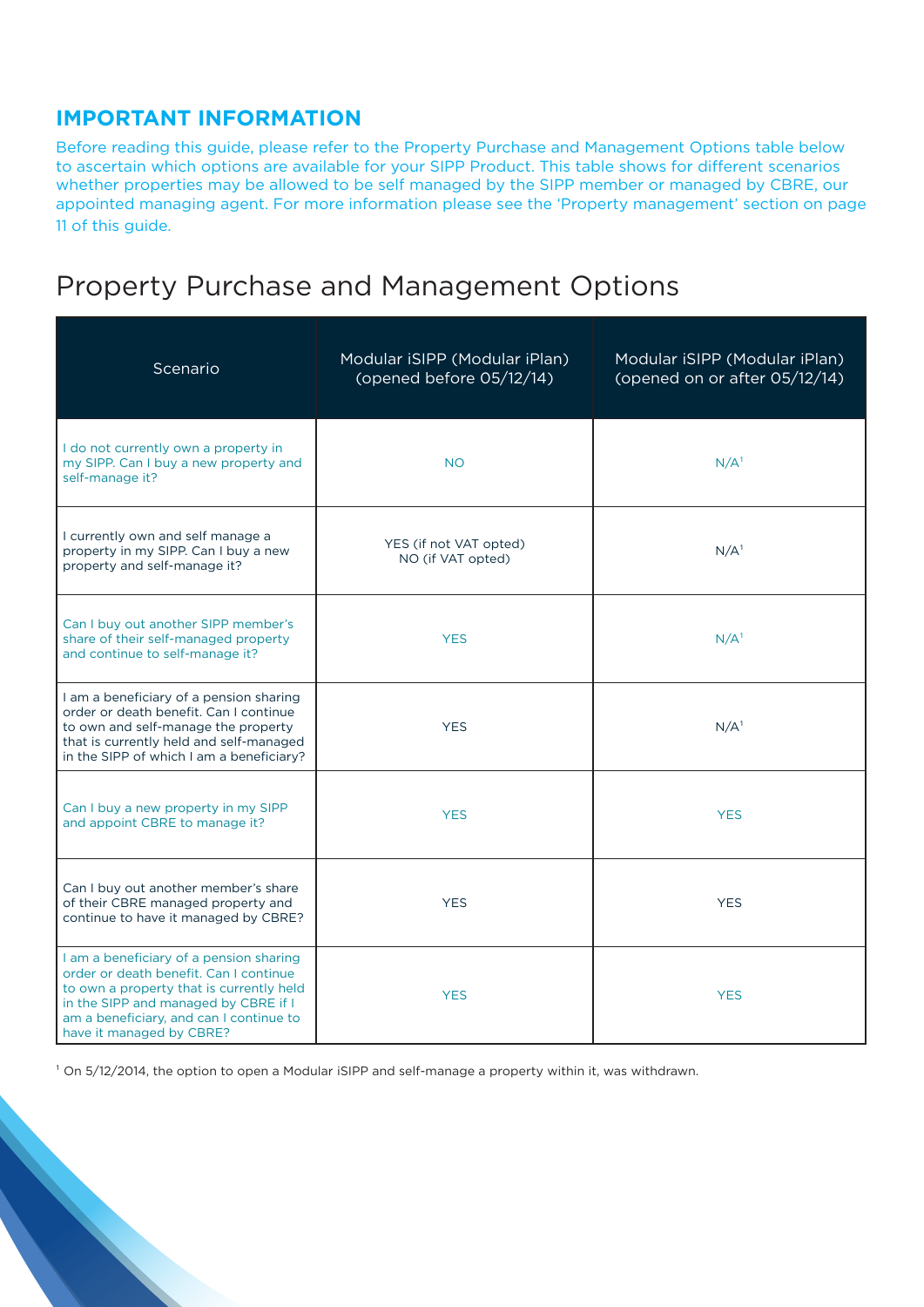| Scenario                                                                                                                                                                                                                                     | <b>Private Client SIPP</b> | <b>WRAP SIPP</b><br>(opened before<br>05/12/14           | <b>WRAP SIPP</b><br>(opened on or after<br>05/12/14 |
|----------------------------------------------------------------------------------------------------------------------------------------------------------------------------------------------------------------------------------------------|----------------------------|----------------------------------------------------------|-----------------------------------------------------|
| I do not currently own a property in<br>my SIPP. Can I buy a new property and<br>self-manage it?                                                                                                                                             | <b>NO</b>                  | <b>NO</b>                                                | <b>NO</b>                                           |
| I currently own and self manage a<br>property in my SIPP. Can I buy a new<br>property and self-manage it?                                                                                                                                    | <b>NO</b>                  | YES (if not VAT opted) <sup>2</sup><br>NO (if VAT opted) | <b>NO</b>                                           |
| Can I buy out another SIPP member's<br>share of their self-managed property<br>and continue to self-manage it?                                                                                                                               | <b>NO</b>                  | YES <sup>2</sup>                                         | <b>NO</b>                                           |
| I am a beneficiary of a pension sharing<br>order or death benefit. Can I continue<br>to own and self-manage the property<br>that is currently held and self-managed<br>in the SIPP of which I am a beneficiary?                              | <b>NO</b>                  | YES <sup>2</sup>                                         | <b>NO</b>                                           |
| Can I buy a new property in my SIPP<br>and appoint CBRE to manage it?                                                                                                                                                                        | <b>YES</b>                 | <b>YES</b>                                               | <b>YES</b>                                          |
| Can I buy out another member's share<br>of their CBRE managed property and<br>continue to have it managed by CBRE?                                                                                                                           | <b>YES</b>                 | <b>YES</b>                                               | <b>YES</b>                                          |
| I am a beneficiary of a pension sharing<br>order or death benefit. Can I continue<br>to own a property that is currently held<br>in the SIPP and managed by CBRE if I<br>am a beneficiary, and can I continue to<br>have it managed by CBRE? | <b>YES</b>                 | <b>YES</b>                                               | <b>YES</b>                                          |

2 Please speak to our Property Team for further information on self managing your property.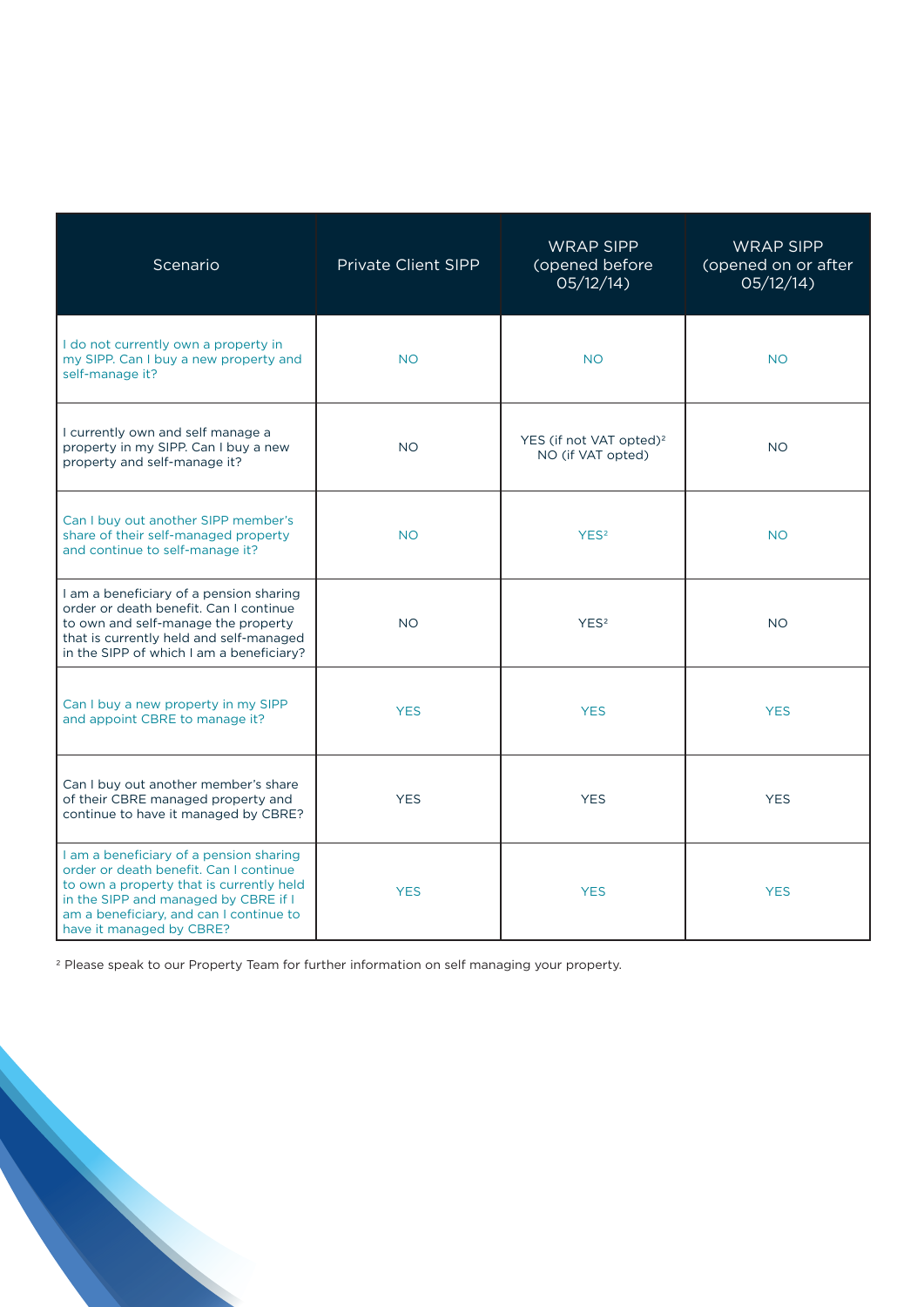# Contents

| Section 1: Commercial property       |               |
|--------------------------------------|---------------|
| key points                           | 2             |
| Introduction                         | 2             |
| Glossary                             | $\mathcal{P}$ |
| Key points                           | $\mathcal{P}$ |
| Progressing the purchase - a summary |               |

## Section 2: Commercial property purchase and general information **5**

| Introduction                                                                    | 5  |
|---------------------------------------------------------------------------------|----|
| What may be acquired in a SIPP?                                                 | 5  |
| Property development                                                            | 6  |
| Who may a property be bought from/let to?                                       | 6  |
| Environmental risk                                                              | 7  |
| Surveys/Valuations                                                              | 8  |
| Arranging finance                                                               | 9  |
| Instructing panel solicitors                                                    | 9  |
| Ownership of property                                                           | 10 |
| Ongoing expenses                                                                | 10 |
| Leases                                                                          | 10 |
| Property management                                                             | 11 |
| Insurance                                                                       | 12 |
| Your Responsibility for temporarily vacant or void<br>properties - Self managed | 12 |
| Property purchase by more than one SIPP                                         | 12 |
| Value Added Tax (VAT)                                                           | 13 |
| Fees                                                                            | 13 |
| Aborted transactions                                                            | 13 |
| Disclaimers                                                                     | 14 |
| Further information                                                             | 14 |
|                                                                                 |    |

| <b>Frequently asked questions</b> | 15 |
|-----------------------------------|----|
| How to contact us                 | 16 |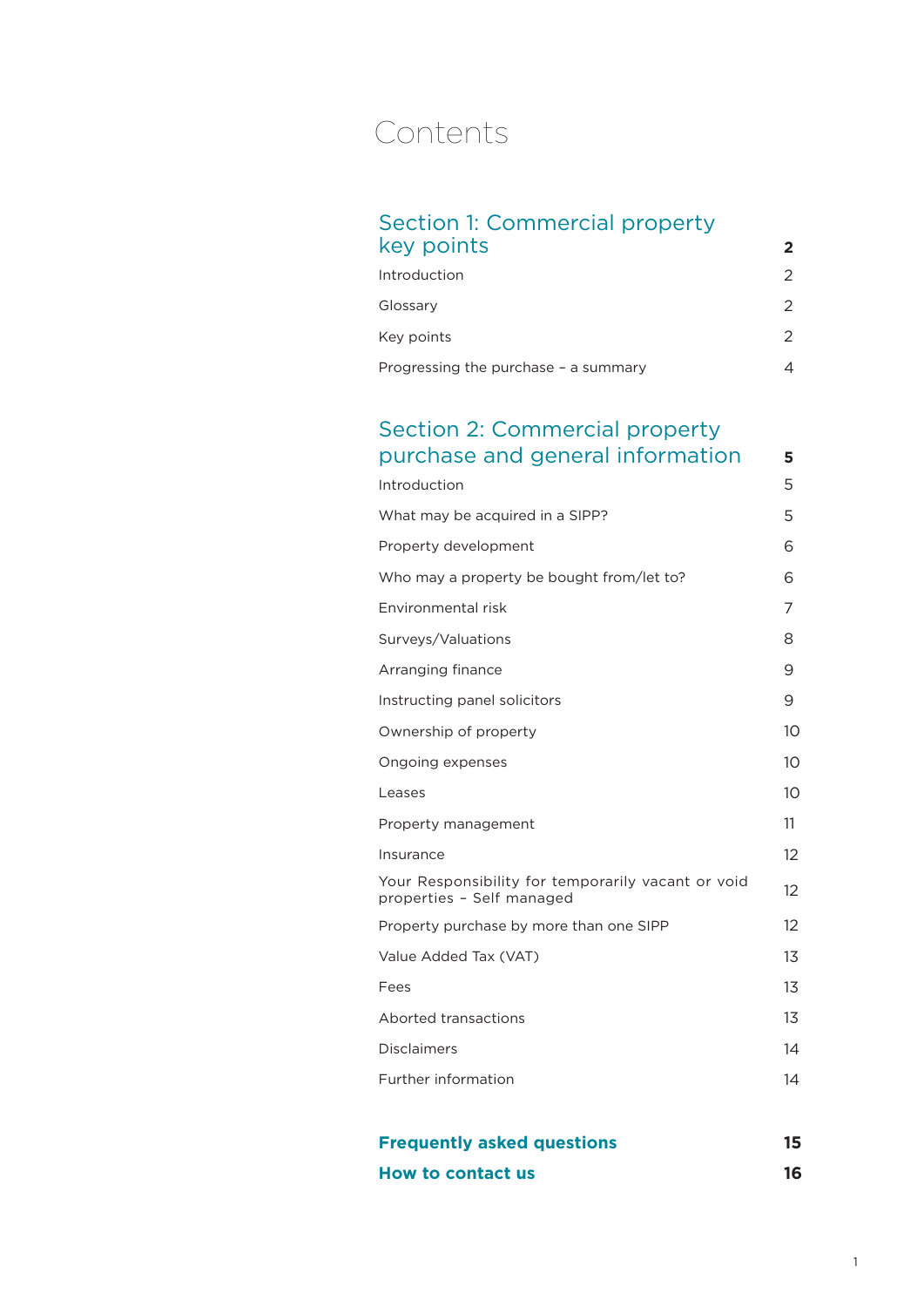# Section 1 Commercial property key points

## Introduction

Property purchasing and leasing through a Self Invested Personal Pension (SIPP) is a complex transaction. This guide is to help you understand the processes involved. It is, however, only a guide. All property purchase proposals must satisfy HM Revenue & Customs (HMRC) and other regulatory requirements, as well as James Hay Partnership's requirements. These may vary from time to time.

Please read this guide carefully. Answers to frequently asked questions can be found at the end of this guide.

If you have any further questions please call the Service Executive Team, or our general enquiry number 03455 212 414 if you do not have a financial adviser.

## Glossary

When the following words are used in this guide, this is what they mean:

**We/Us/Our:** any of the Trustee Companies associated with James Hay Partnership

**You:** the SIPP member(s)

**Valuer/Surveyor:** a person who is a qualified member of the Royal Institution of Chartered Surveyors (RICS) who must be independent of the member

**SIPP:** any of the relevant SIPP products offered by James Hay Partnership, as detailed on the front page of this guide

**Connected party/person:** as defined under s 161(8) Finance Act 2004, ss 993 to 995 Income Tax Act 2007 and ss 450, 1122, 1123 and 1124 Corporation Tax Act 2010, connected parties are members, close relatives, partners or any company associated with a member or their family.

## Key points

This section briefly outlines some of the main points that are explained in greater detail within this guide.

- The Commercial Property Questionnaire must be fully completed in order to provide us with the information we need to consider the proposal.
- A SIPP may be used to purchase a freehold or leasehold commercial property, including tenanted land.
- Residential property may not be acquired through a James Hay SIPP.
- In the event we approve a purchase proposal where the seller is the member, or a connected party/person, a panel solicitor must act on behalf of the acquiring SIPP trustee.
- The purchase price must be within a margin plus or minus 10% of the market value of the property as confirmed by a Valuer. The valuation must be addressed to the relevant Trustee of your SIPP, and the charge will be paid from your SIPP fund.

(Note: If the property is being purchased from a connected party the purchase price must be the market value of the property as confirmed by a Valuer).

- The property must not have any covenants or liabilities attached to it, of a kind which are unacceptable to us.
- You and/or your advisers must ensure that the purchase price of the property and all associated costs are available from permitted pension contributions, transfers or secured lending. Funding must be in place before we can exchange contracts. If contributions exceed certain limits, there may be tax consequences. You should speak to your financial adviser about the implications of this.
- If a mortgage is needed we must be satisfied that the rental income from the property is sufficient to meet the repayments and other costs of dealing with the property. The legislation requires that an amount no greater than 50% of the net value of your SIPP fund can be borrowed.
- The lender must agree that our liability under any mortgage will be limited to the assets of the particular pension fund and to all our other procedural requirements.
- A property can be bought for the benefit of more than one SIPP. In that case, each SIPP will benefit in proportion to its financial contribution to the purchase.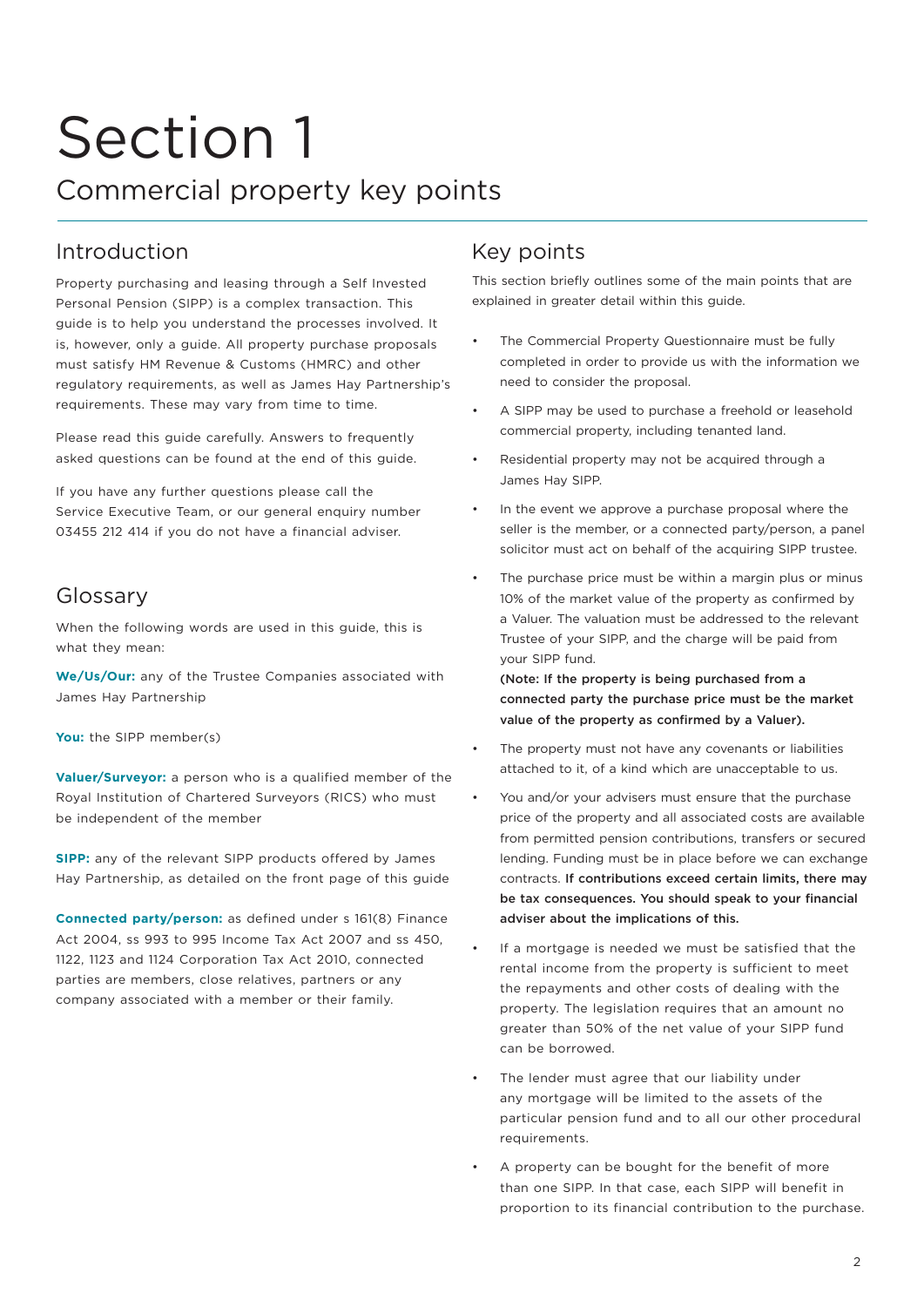- Ground rents may not be purchased through any of our products.
- We require all properties to be tenanted on or before completion with a minimum annual rental of £2,000 per annum.
- A property may be bought subject to existing leases if they are on terms that are acceptable to us. A vacant property should be let from completion under a formal lease. All lettings must be on commercial terms approved by a valuer. HMRC expects us to manage all properties on a commercial basis, including where the tenant is you, or connected to you. This may include the use of legal action or bailiffs to pursue rent. Failure to collect rent on a commercial basis from connected tenants could lead to an unauthorised benefit arising, resulting in scheme sanction charges and tax charges on you personally.
- We will normally appoint our property manager agents, CBRE, to manage your property.
- In certain circumstances, it may be possible to choose to manage the property yourself or instruct a professional property manager to manage it on your SIPP's behalf. Please refer to the Property Purchase and Management Options chart above to ascertain whether the option to self manage your property is available to you.
- If VAT is payable on the purchase price and a loan is required due to insufficient funds, you must make arrangements for a VAT loan until the VAT is recovered from HMRC. A VAT loan will be included within the 50% borrowing limit. Even if VAT is not payable at completion, there may be circumstances where the property can be made subject to VAT after completion. VAT is then payable on the rent.
- Environmental matters including the possible presence of asbestos are of considerable concern to us, as they may result in a reduction in the value of your investment property. Your pension fund and/or tenant could also incur environmental liabilities in the event that the property is found to be contaminated or the cause of other environmental damage.
- The Valuer is required to report on environmental matters when they prepare their valuation. We will require a "desk-top" environmental report on the property, which will be at your pension fund's expense, and we may be unable to proceed if the result is unsatisfactory.
- The SIPP pack contains questionnaires relating to environmental matters and certain building materials which may have been used during construction of the property and the Valuer will be required to complete these at the time of his/her report. If the Valuer is not able to complete these questionnaires, an appropriate Building Surveyor will need to be instructed. The information provided by the questionnaires may affect the insurability of the property.
- With effect from 1st April 2018 new legislation came into operation in respect of Energy Performance Certificates (EPC) covering property in England and Wales. The new regulations mean that landlords (or owners) must ensure their property meets the Minimum Energy Efficiency Standards (MESS) before a new lease or tenancy is granted. As a commercial landlord this requirement would apply to all property held with a SIPP. James Hay therefore require an EPC is obtained for all new property purchases, with the Certificate carrying a minimum E rating to allow any proposed purchase to proceed.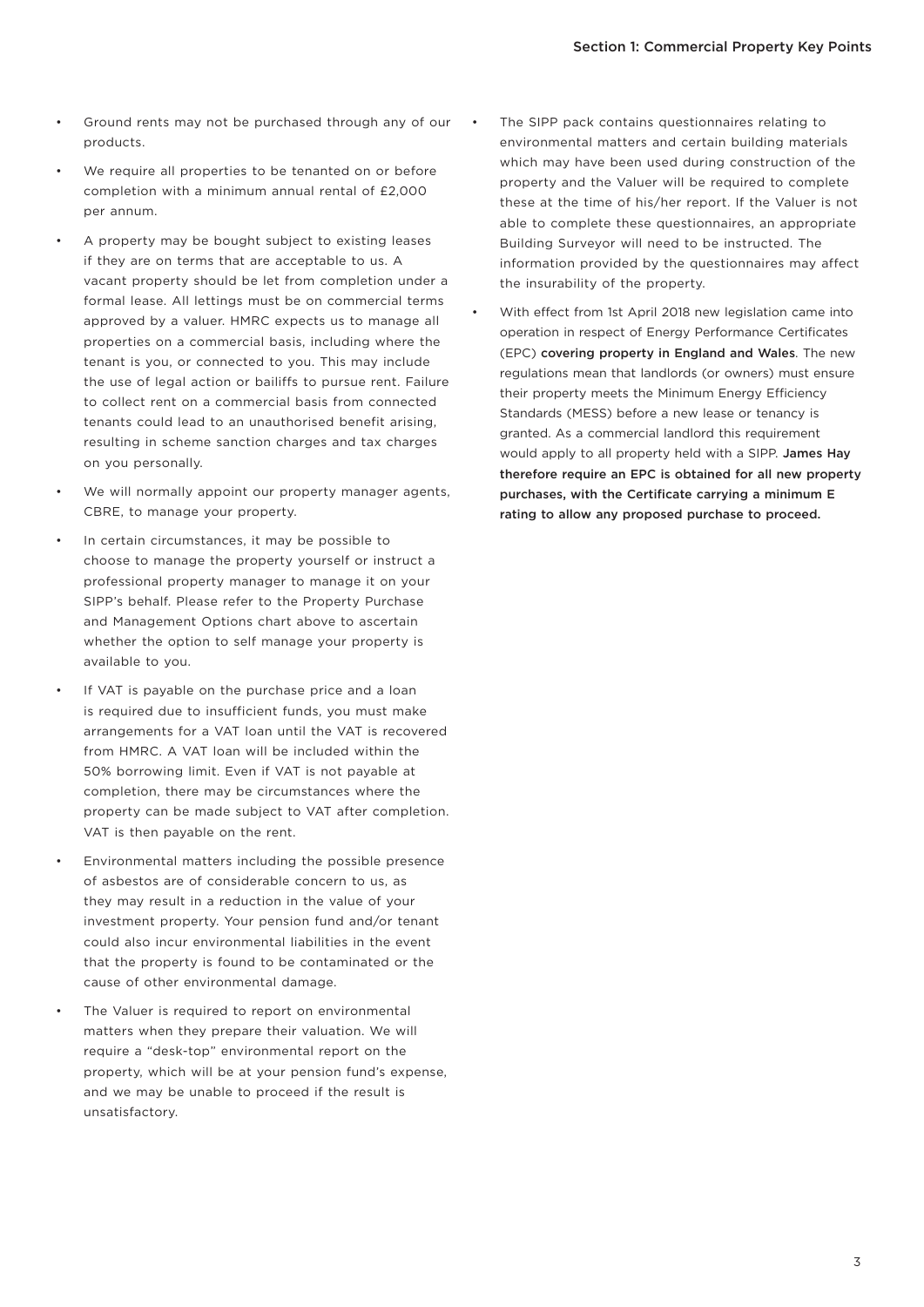## Progressing the purchase – a summary

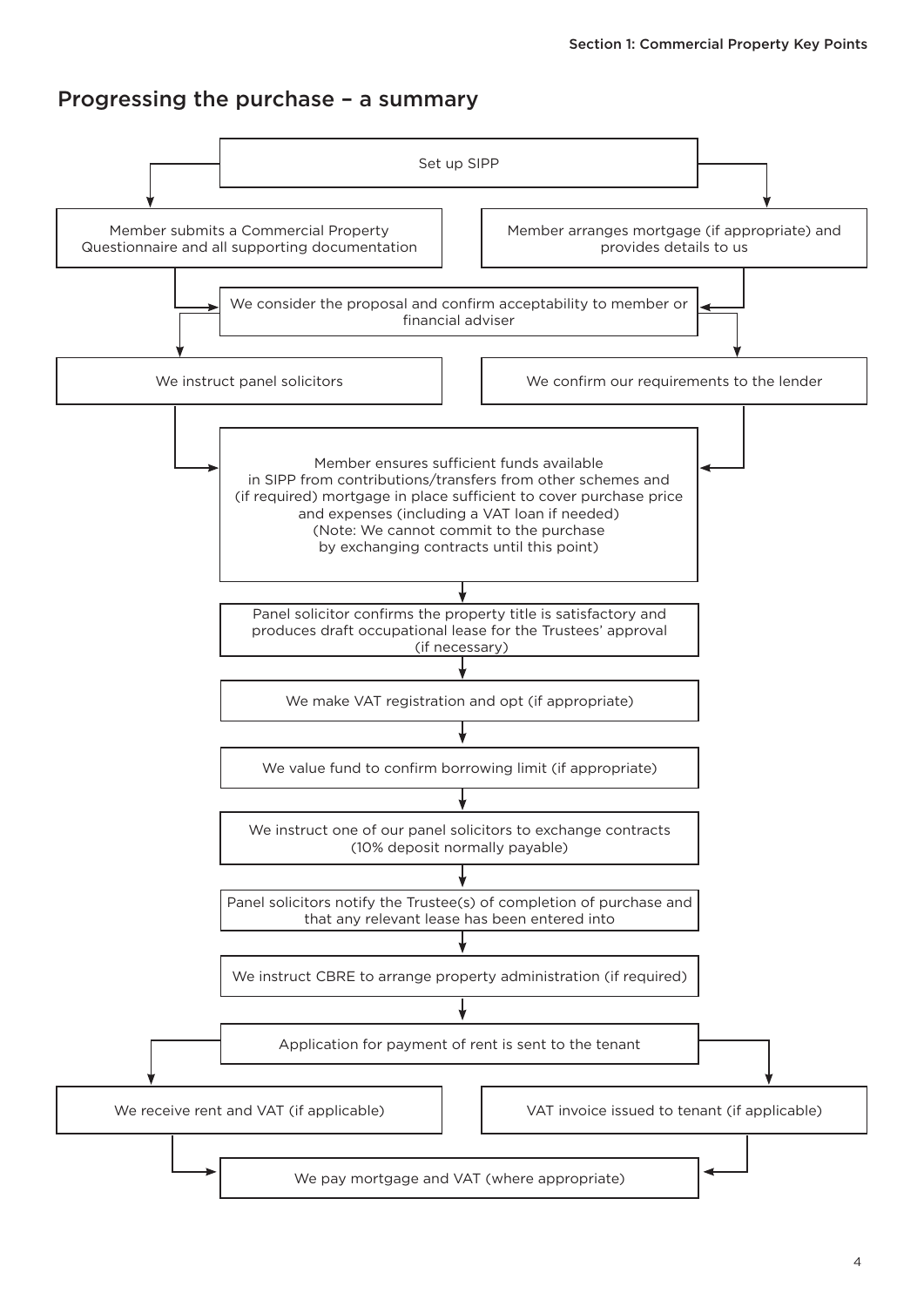# Section 2

Commercial property purchase and general information

## Introduction

The purchase of a property within a SIPP is the most complex transaction for a SIPP to undertake. It is essential that the proposal fits within HMRC and other rules and regulations as well as our own requirements. The first step is to complete and return as soon as possible a Commercial Property Questionnaire, with a Valuation Report prepared in accordance with this guide, to allow us to assess the viability and acceptability of the purchase. Please ensure that if finance is needed from a lender to assist with the purchase you make them aware of the section later in this guide, entitled 'Arranging finance'.

It is important that all the relevant sections of the Commercial Property Questionnaire are fully completed. If any additional information comes to light, please confirm this to us as quickly as possible using the contact details at the back of this guide.

## **Timescale**

We cannot in any circumstances guarantee any timescale for completion as many aspects of a property purchase are beyond our control. In our experience, it typically takes between 8 and 12 weeks from instruction of solicitors. It is essential that the SIPP is set up before the purchase commences. We will need your help to ensure that everything is in place in good time for the transaction to be successfully completed. Failure to provide the information we require may delay the purchase process and we cannot be held responsible for the consequences of such delay nor if the vendor decides to sell to another buyer.

## **Ownership**

We are the sole trustee of your SIPP and will therefore be the sole legal owner of the property. This form of investment imposes onerous responsibilities upon us. We therefore have to make sure certain legal and regulatory requirements are met.

## **The legalities**

You must not commit us to a date for exchange of contracts or completion of the purchase because that date may be unattainable for reasons beyond your or our control. We will not instruct solicitors or exchange contracts unless our requirements at the appropriate stages have been fully satisfied and any financial obligations can be met either through the assets of your SIPP or through an agreed mortgage.

## **Auctions**

The purchase of a property at auction may cause particular problems. Please refer to us before the auction. We should not be named as the buyer in any contract without our agreement.

## **Charges**

Please refer to the Charges Schedule for your SIPP for details of our property charges.

## **Communication**

Where more than one member is investing, you will be asked to nominate one member as the main point of contact. This member will be responsible for ensuring all correspondence is passed to all members.

## What may be acquired in a SIPP?

## **Property must be commercial**

HMRC imposes no restrictions on what type of property, can be bought. However, certain types of property (e.g. residential property) may lead to tax charges being applied to you personally and the SIPP. We will not purchase such taxable property through the SIPP fund.

## **No moveable property or goodwill**

We will not buy furniture, fittings or business goodwill, only the land and fabric of the building.

## **Agricultural land**

Agricultural land is normally acceptable but please contact us for more information as to any special requirements in such cases.

## **Development land**

We will not hold land intended for development simply as a land bank, due to the risk that this would be deemed trading by HMRC.

## **Properties/land adjacent to properties/land that you or a connected party already owns**

Please inform us if you or a connected party owns any land or property adjacent to that which you wish us to buy through the SIPP.

## **When the SIPP property is sold under a Modular iSIPP**

If it is part of a combined transaction with all or part of your own land, additional valuation advice will be required to ensure the SIPP fund is credited with the appropriate proportion of any marriage value or uplift.

## **When the SIPP property is sold under a Private Client SIPP or Wrap SIPP**

We will require the Valuer to confirm that they are physically and practically separate and that there is no marriage value i.e. no enhanced value for the fact the property is adjacent.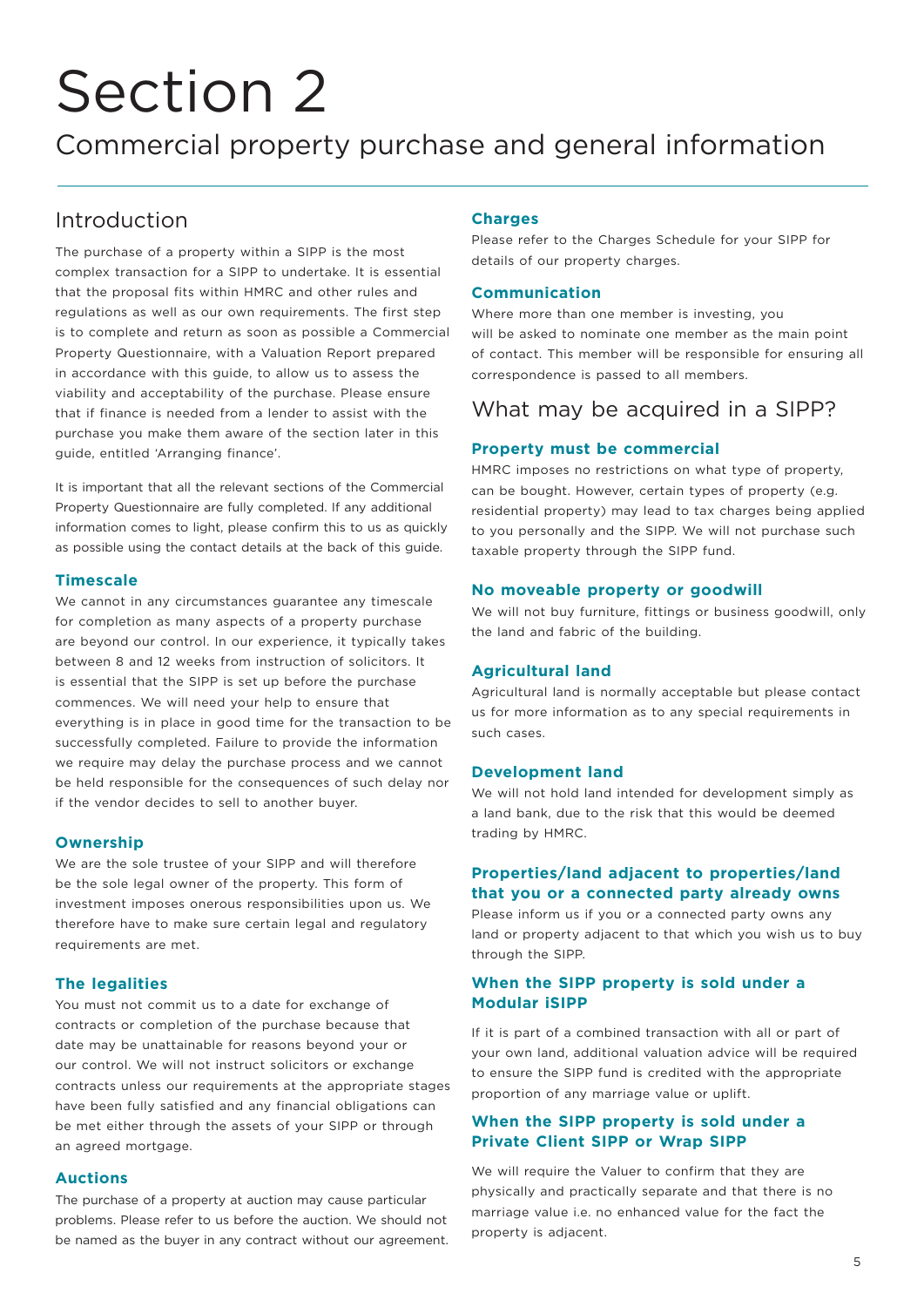## **Properties with special problems**

Some properties may cause special problems both in terms of management and legal liability. For this reason, petrol filling stations and vehicle maintenance premises are not acceptable to us.

## **Right to refuse**

We reserve the right to refuse to purchase any property at our sole discretion, particularly where we foresee significant management or resale difficulties, significant environmental exposure or where there are particularly onerous covenants.

#### **Overseas property**

The purchase of overseas property is not permitted within your SIPP.

#### **Property tenure**

The property should normally be freehold. Leasehold property may be purchased where the lease is a long lease (has at least 50 years remaining) at a nominal ground rent with no onerous covenants. Please supply a copy of the head lease for our review with the Commercial Property Questionnaire.

The same will apply to a service charge or onerous maintenance obligations for which we could be personally liable. These can apply to freehold or long leasehold properties. We will need full information about past and estimated charges and cash to be held against such liability, if it is substantial.

If the ground rent and any services charges exceed £500 per annum we will not be able to proceed with the transaction unless the head lease incorporates our standard Limitation of Liability clause.

## Property development

## **Protecting ourselves**

Development of commercial property within a SIPP can be undertaken but we must ensure our interests are fully protected. We therefore reserve the right to refuse to agree to a development if this cannot be achieved. Other than for minor improvements a project manager (a qualified surveyor or architect) must be appointed. When works are proposed either as part of an acquisition transaction or to a property which is already held in your SIPP in order to improve it, please contact us before any contractors are engaged or works started. Improvements must be of a capital nature rather than for the benefit of an individual tenant's business. The latter may be carried out by the tenant as improvements under the terms of the lease.

## **Building and works contracts**

Any development or works to be carried out to a property held within your SIPP must be financed by your SIPP fund. Where works or development are proposed please contact us with full details and we will supply our requirements. A contract must be entered into before work can commence. Our liability must be limited to the value of your SIPP fund under that contract.

### **Financing a development**

You must ensure that sufficient money is available in your SIPP fund to cover the cost of a development. We cannot enter into any contract for development until such time that sufficient money is available. It is possible to borrow for this purpose. For further information, please refer to the section later in this guide entitled 'Rules on borrowing'.

It is possible to borrow additional funds from a commercial lender to finance works that add capital value. However please note, if considering borrowing for the purchase, the total borrowings must not exceed 50% of the net value of your SIPP fund.

## **Charges**

If development of a property takes place within the SIPP, an additional charge is applied to cover the cost of our administration of the development.

### **Limiting our liability**

We will only enter into a contract for works if our liability to the developer is limited to the assets of your SIPP fund.

## **Residential development prohibited**

Residential development cannot be carried out by a SIPP and the property must be sold before such development commences. The SIPP can, however, pay for the cost of obtaining planning permission.

## **Increased rent**

The development must add appropriate capital and rental value to the property and must not only be for the convenience of the tenant. The increased rent will be as advised by a Valuer and applied as soon as the development has been completed.

## Who may a property be bought from/let to?

## **Letting the property**

Commercial property can be leased to an independent third party. It may also be leased to you, your business partnership or a company connected with you provided it is an arms length transaction on normal commercial terms at the full market rent under a formal lease.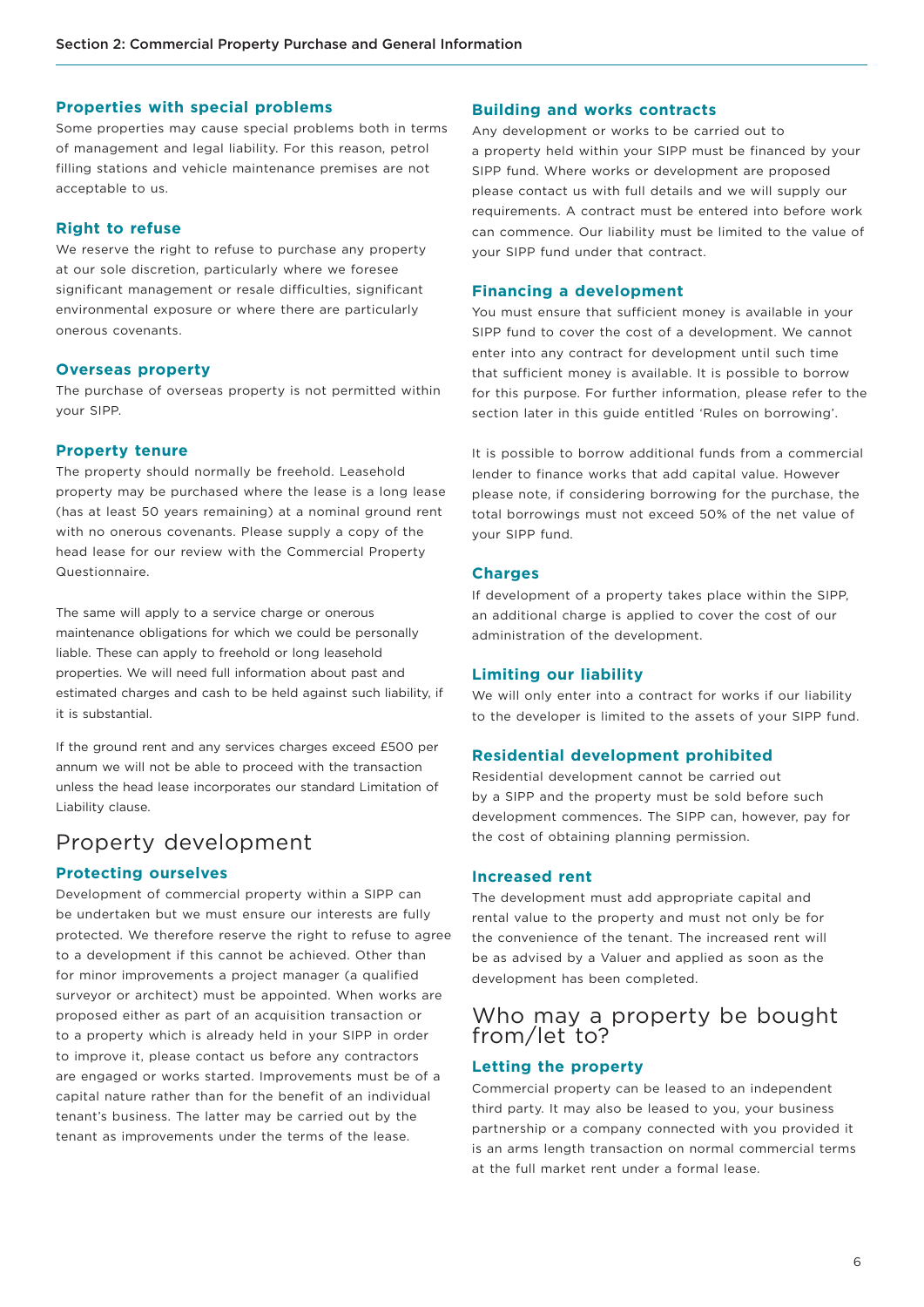The lease will usually be on a full repairing and insuring basis. The rent is paid into the SIPP. Please bear in mind that we require a lease in place for all commercial property. Rent must be collected in accordance with the lease which may include the use of bailiffs or result in legal action being taken against the tenant. There will be no concession for any connected tenants.

### **Unauthorised payment**

If the property is used by you or someone connected to you and rent is not paid on commercial terms, an unauthorised benefit tax charge may be levied against you personally and against the SIPP. These charges may also apply if rent is paid to you personally and not passed on to the SIPP.

## **Buying the property**

Property can be purchased from an independent third party. Property can also be purchased from you or a close relative, partner or any company associated with you or anyone else connected with you. In this case it must be purchased at the market value as certified by a Valuer.

## Environmental risk

## **Contamination, asbestos, legislation, etc.**

Environmental risk involves the potential to incur financial liabilities in the event that the property is found to be contaminated or the cause of other environmental damage. If there were a serious pollution problem, the cost of which could not be covered by the tenant or your SIPP fund, then we as trustee could be held legally responsible for the cost. We therefore need to be sure there are no potential problems at the time of purchase and we will therefore require an environmental report.

Landfill sites and sites which may have been subject to contamination in the past, e.g. gasworks, are not acceptable. Examples of properties which could be higher risk are paint shops, chemical works, dry cleaners, printers and certain manufacturing units.

We will not purchase or change use to operational garages/petrol filling stations or purchase any property contaminated with Japanese Knotweed, or other non-native invasive species. If the property is newly or recently built then we will require copies of all the environmental reports carried out by the developer and confirmation that we may rely on them. We will also need sight of the Professional Indemnity Insurance of the environmental consultants concerned. We will not enter into a contract that requires us to give any environmental indemnity to anybody or any environmental acknowledgments.

Under changes in the law set out in the Control of Asbestos at Work Regulations 2012, it is a legal requirement for every commercial property to be the subject of an Asbestos Register and Management Plan. Practical compliance with the Regulations will, in most cases, require an Asbestos Survey to be prepared by a suitably qualified person. We will not purchase a property without such a report and a plan, if necessary. Similarly, we will require confirmation that a fire risk assessment has been carried out and all appropriate fire safety measures are in place and maintained.

Responsibility for complying with the Regulations will generally fall on the person controlling the property. In a case where there is a single tenant, who is fully responsible for the property, the tenant will be primarily responsible for compliance. Where there is more than one tenant, the landlord may retain responsibility for common areas such as a communal hall or staircase.

Failure to comply with the regulations is a criminal offence. In cases where the responsibility for compliance rests on the owner, your SIPP fund will become liable to discharge the requirements of the regulations and meet any associated costs and penalties.

Non-compliance with the regulations may have a bearing on the acquisition price and/or on the saleability of the property.

## **Energy Performance Certificates (EPC)**

From 1 April 2018 it became a legal requirement in England and Wales that, before any new lease (including lease renewals) can be granted to a new or existing tenant, an EPC assessment must be undertaken and an EPC certificate produced confirming an energy performance rating of band A-E.

Looking further ahead the legislation states that on 1 April 2023 the continued letting of any commercial property (situated in England and Wales) with a EPC rating of either F or G would not be permitted. This change could have a significant impact on the overall value and marketability of each property investment as well as seeing non compliant landlords penalised financially.

As a result James Hay requires that an EPC is obtained in respect of all new property purchases and that this certificate must demonstrate a rating of E or greater to allow the purchase to proceed.

Should the property not meet these minimum requirements we can only proceed if it can be evidenced that the property is exempt from the EPC regulations and the exception can be quantified by a qualified EPC assessor.

James Hay would recommended that you and your financial adviser review the published government guidance available at [www.gov.uk](http://www.gov.uk ) (The Private Rented Property minimum standard) and take appropriate advice on how this legislation change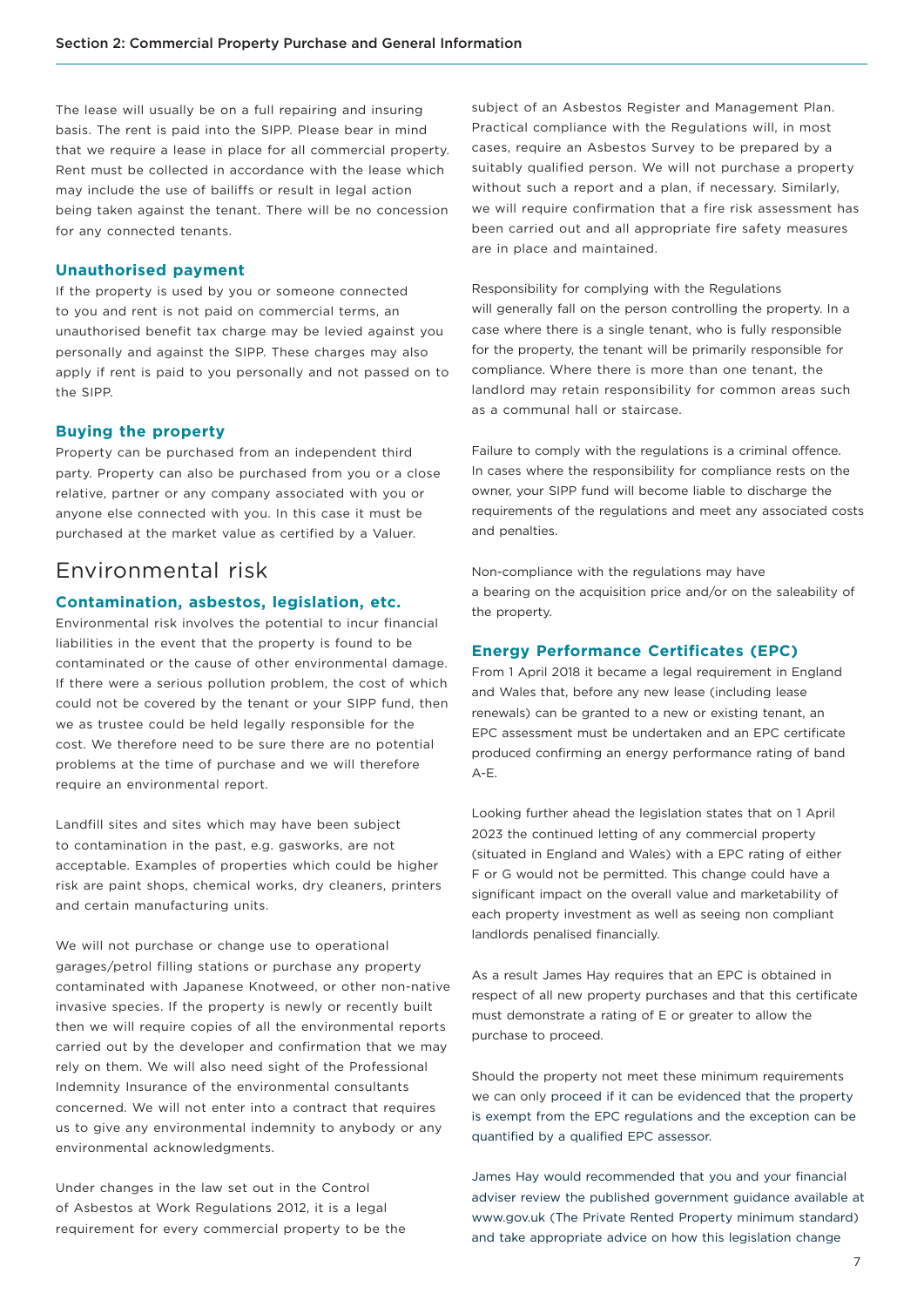and the proposed 2023 changes could potentially impact your property investment.

## Surveys/Valuations

## **Who will inspect and value the property?**

The property must be inspected by a valuer who is a member of the Royal Institution of Chartered Surveyors (RICS) or equivalent body and is not connected to you. The report should be produced in accordance with the relevant sections of the current RICS Professional Standards (the 'Red Book').

## **Ongoing valuations**

Please note that the property will need to be revalued on a regular basis every five years to ensure that the annual valuation of your SIPP fund is accurate. Additionally, a valuation will be required if you wish to take benefits from your SIPP. If you are taking capped drawdown benefits from your SIPP, regular valuations ensure that the calculation of your benefits is accurate. Valuations are then required every three years, and every year when a capped drawdown income is being paid after the age of 75. If several SIPPs in different stages of drawdown own the property, valuations will be at the most frequent level. Valuers fees for revaluations will be payable by your SIPP fund. Valuations may be required at other times in order to comply with legislation. Where you manage the property, you will need to instigate valuations in a timely fashion to meet these requirements. Please note that if a valuation cannot be carried out for any reason and you take capped drawdown benefits, the property value will have to be set to nil value for the recalculation of your SIPP income limits.

## **What we require from the valuer's report**

- A basic description and assessment of the condition of the property, including the construction of the roof/flooring as per the valuers 'Red Book' instructions
- A recommendation as to whether a full structural survey, environmental risk, contamination or asbestos survey is required. The report should specifically state whether such surveys are recommended or not and the Property Observation Checklist and Composite Panels Questionnaire (available on our website at [www.jameshay.co.uk](http://www.jameshay.co.uk)) must be completed
- Colour photographs and an OS plan showing the extent of the property valued, in addition to street and location maps
- The market value (there must not normally be more than a 10% difference between this and the proposed purchase price and no difference between these figures if the property is being purchased from a connected party)
- A recommended current market rent (based on our standard lease terms). For these purposes the valuer will need to know how long you want the lease to run(it must normally be at least as long as the repayment period of any loan taken to assist with the purchase) and whether there will be any break clauses (allowing the lease to be terminated before the end of the term but not before the end of the loan period)
- The report must be less than twelve months old
- Environmental screening report.

## **Report addressed to us**

The Valuer's Report must be addressed to the SIPP Trustee. We may accept a report that has been prepared for a prospective lender, but it must be re-addressed to the Trustees as the client and contain or be accompanied by an identification plan and all other information referred to above. You will need to arrange this.

## **No liability**

We accept no liability in any circumstance for the condition or suitability of the property, or the financial strength of any tenant. These are matters for you to satisfy yourself upon before deciding to proceed with any purchase.

## **Further investigations**

We will only ask for a structural survey if the valuation indicates it is necessary or if there are unusual repairing obligations contained within the legal documentation. If one is not requested this in no way implies any acceptance of liability in relation to the structural condition of the property. You will be responsible for the costs of all reports, which will be paid by your SIPP fund, even if as a result of these we are unable to proceed with the purchase. We may also, where a potential issue is identified or arises subsequent to the purchase. require a more extensive environmental report and for any recommended remedial action to be taken, at your SIPP fund's expense.

## **Instructing panel solicitors**

Only a solicitor from our approved panel of solicitors can be instructed to act for the SIPP. We are not in a position to instruct a panel solicitor or progress any borrowing until we have received a fully completed and original signed Commercial Property Questionnaire, a satisfactory Valuation Report including the Property Observation Checklist and Composite Panels Questionnaire, and satisfactory responses to any environmental surveys deemed necessary by ourselves. If there is an existing long lease, we must see this before determining whether the property is acceptable. We would also like to see any existing occupational lease at this stage.

A reinstatement figure for insurance purposes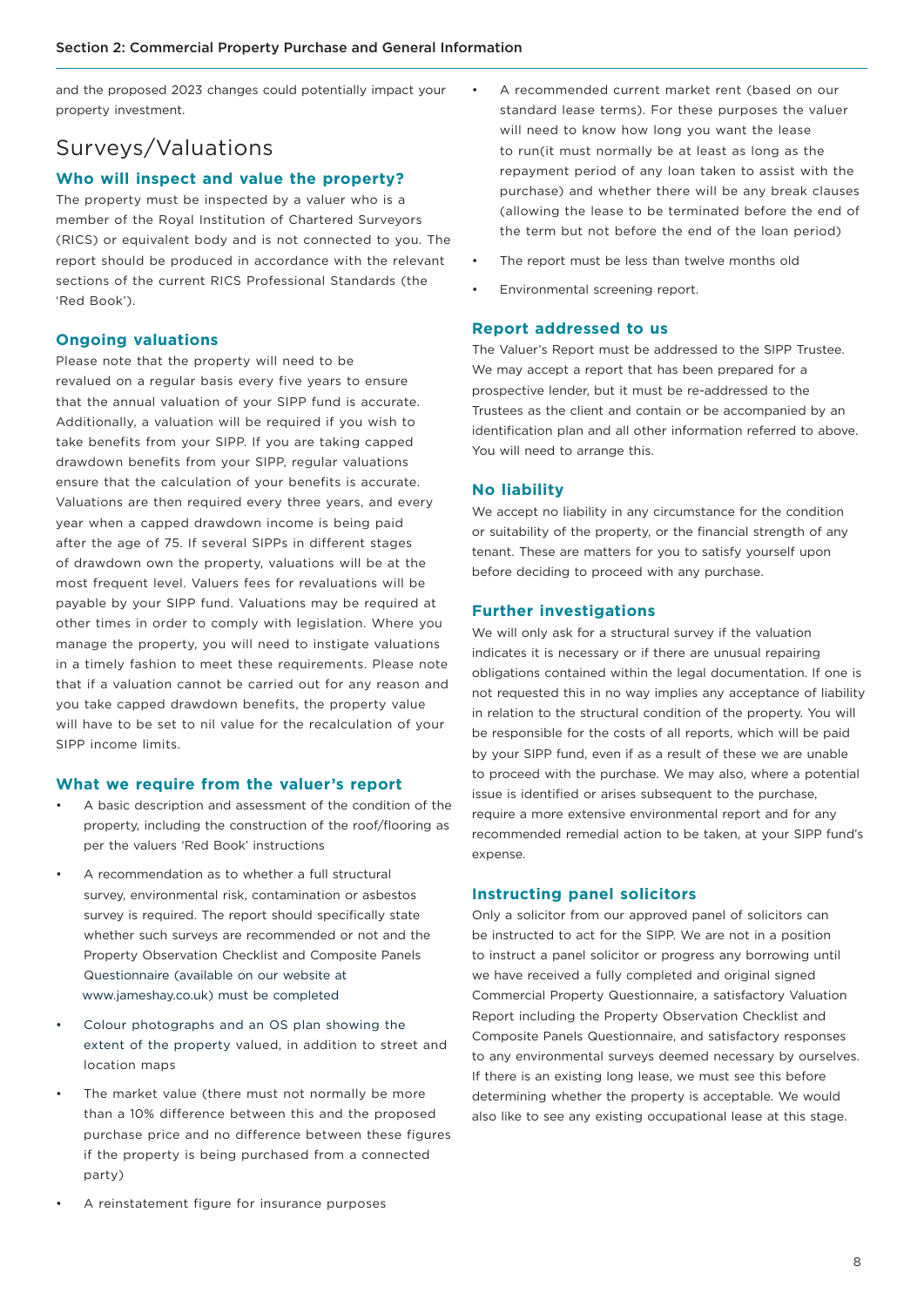## Arranging finance

## **Finance must be in place**

Before the purchase can proceed you must ensure that you have arranged the necessary mortgage to enable the purchase to be completed (including any short term overdraft required to cover any recoverable VAT payable on the purchase price if applicable).

## **Obtaining a mortgage**

The mortgage must be provided by a commercial lender acceptable to us and the offer must be addressed to the Trustee. We will contact the lender to provide details of our requirements.

### **Rules on borrowing**

Legislation restricts the amount your pension fund can borrow to purchase a property to a maximum of 50% of the net value of your SIPP fund at the time the mortgage is actually drawn down. This limit applies at all times, borrowing is only permitted for purchase, development or refurbishment.

We will check the value of your fund prior to exchange to confirm whether the borrowing proposed is within the 50% limit. We will take no responsibility for a change in fund value after that point. If the fund value subsequently changes there may be tax implications if it transpires you have borrowed more than 50% of the net value of your SIPP fund.

No mortgages can be taken at any other time in respect of the property for any purpose even if your SIPP fund has not borrowed the maximum permitted. Where a share in the property is being bought out from another member's SIPP, however, a mortgage may be taken out for that purpose as long as this does not exceed overall 50% of the net value of your SIPP fund.

All borrowings for whatever purpose (including VAT) must not exceed 50% of the net value of your SIPP fund. Before purchase, we will need to receive all pension money so that we can confirm the value of your SIPP fund, and therefore the amount which may be borrowed. Please note that we cannot take into account any other money held with any other providers. We will not permit you to either lend money to the SIPP or you or any other person to act as guarantor of any borrowing personally.

#### **Rent must cover mortgage payments**

Problems may arise if the rent is not sufficient to cover the mortgage payments. The rental income must be at least 110% of the mortgage repayment with a fixed rate loan. In the case of a variable rate loan the rental income must be at least 130% of the mortgage repayment. We cannot rely on you making further contributions each year to cover any shortfall although you can make early capital repayments from your SIPP fund if the lender allows and you are willing for any penalties to be paid by your SIPP fund.

## **Exchanging contracts**

Contracts cannot be exchanged until we have accepted the mortgage offer and/or have sufficient money in your SIPP fund to cover the purchase price and we are satisfied all of our requirements have been met.

## **Unacceptable conditions**

We insist on the mortgage offer limiting our liability to the value of your SIPP fund. A few lenders will not accept this condition and in such cases the borrowing cannot proceed. Some insist on onerous conditions which are unacceptable to us e.g. a floating charge over our assets or an assignment of the rent. In such cases, you will need to arrange borrowing from a different lender.

#### **Financial arrangements – your responsibility**

We do not arrange finance for the purchase of your property, and cannot provide bridging loans. It is essential that you have enough money from contributions, transfers from other pension funds and/or a mortgage to complete the purchase including all expenses such as legal and valuer's fees, stamp duty land tax, land registry fees, lender's mortgage arrangement fees, local search fees and our charges, etc. We will also need to receive all pension money before we can confirm the value of your SIPP fund, and therefore the amount that may be borrowed. Please be aware that if contributions are made net, then it may take between six and eleven weeks to reclaim the basic rate tax on the contribution and this cannot be bridged by us or by outside finance.

#### **Paying the mortgage**

All mortgage payments, both capital and interest, must come from your SIPP fund and must not be paid by you direct to the lender.

## **Starting the mortgage payment**

We need the equivalent of four months' mortgage payments to be available in your SIPP fund following the purchase, to ensure liquidity, in case there is a delay in receiving the first rental payment and to avoid the risk of unnecessary bank charges.

#### **Existing properties used as security**

In some cases an existing property held in your SIPP fund, which is not already subject to mortgage, may be used as additional security to finance a new property acquisition. This is subject always to the overall limit on borrowing of 50% of the value of the whole fund.

## Instructing panel solicitors

## **Which solicitors will be used?**

We will only instruct a solicitor from our approved panel of solicitors. You are welcome to contact any of them and discuss the services they offer and their legal fees for your transaction. For more information on the Solicitor Panel, please see the Commercial Property page of our website at [www.jameshay.co.uk.](http://www.jameshay.co.uk)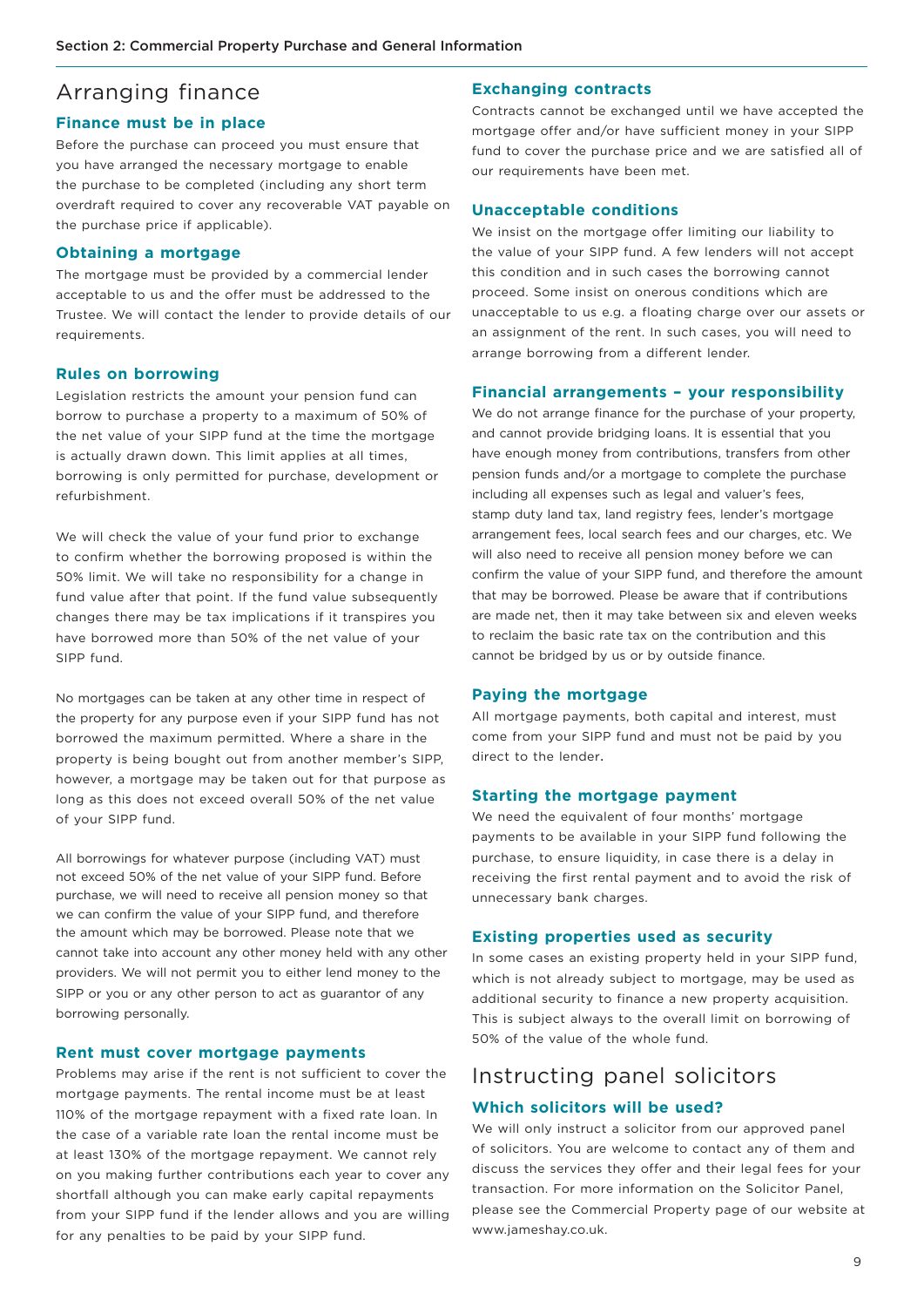We will ask the solicitors to keep you and your financial adviser, if requested, informed of the progress of the transaction.

## **Legal fees**

All legal fees will be paid from your SIPP fund.

## **Legal advice on the lease**

If the lease is being granted to you or your company, you should consult your own solicitor as to its provisions. You cannot take advice on the terms of the lease as tenant from the same solicitors acting for us in relation to the purchase of the property.

### **Lender instructing own solicitor**

If a mortgage is being obtained and the lender instructs their own solicitor, your SIPP fund will be responsible for all and any additional fees incurred as a result.

## Ownership of property

## **We will be the sole trustee**

We are the sole trustee and will purchase the property in our sole name. We need to be completely satisfied as to the legal title to the property. We reserve the right to appoint alternative trustees if necessary. We will not share ownership with a party outside the SIPP.

## Ongoing expenses

At all times, it is your responsibility to ensure sufficient liquid funds are held in the SIPP property account to meet ongoing liabilities. These can include, but are not limited to the mortgage, SIPP charges, and if the property becomes vacant, rates, insurance, maintenance, security, marketing costs, etc. If there are costs due from the SIPP that cannot be met, the property is at risk and we may be forced to sell the property against your wishes. You will be the main point of contact for any creditors. Should the property be sold in negative equity and with any liabilities that cannot be met from SIPP funds, we reserve the right to pursue you personally for all outstanding charges, costs and expenses.

## Leases

#### **Lease required immediately**

A formal lease must normally be entered into at the time of completion of the purchase unless there is an existing occupational lease. Please let us see a copy of any existing lease at the earliest opportunity. If development of the property is proposed, we will need a lease or agreement for lease that reflects the situation. Please refer to us for guidance. The solicitors will prepare a lease (if needed), which will be supplied to the prospective tenant or their legal adviser as appropriate and will reflect the terms negotiated.

## **Lease terms**

The lease must be drafted by a solicitor on a commercial basis, will usually be on fully repairing and insuring terms, and must be at the market rent with upward only rent reviews. We will not normally accept a property where the market rent is less than £2,000 per annum.

## **Member as a tenant**

If you or your company will be the tenant, you cannot decide to pay a rent below the full market level, for example, just to cover the mortgage payment, or to pay an increased rent or to defer paying the rent. We are required by HMRC to ensure that all rent is collected and any covenants in the lease are enforced. In other words, we must treat you as we would any other tenant. We will therefore take legal action, which may include the use of bailiffs, to recover any rents owed under the terms of the lease.

#### **Length of lease**

The lease must be a minimum term of three years, although it will need to be longer in cases where there is borrowing to assist the purchase. Your lender may also have other specific requirements.

#### **Paying the rent**

Rent must be paid on the due dates shown in the lease, usually by standing order. It is also essential that the mortgage payments are due a few days after the rent is paid. We cannot be responsible for any late payment or interest charges if rent is not received in good time or for charges made for matters outside our control.

#### **Name on lease**

Rents can only be accepted from the tenant named on the lease. For example, if your company occupies the property then your company, not you as an individual, must be named as the tenant. If the name on the lease is incorrect, the lease will need to be assigned and this will incur additional legal and Valuer's fees which will be due from the tenant.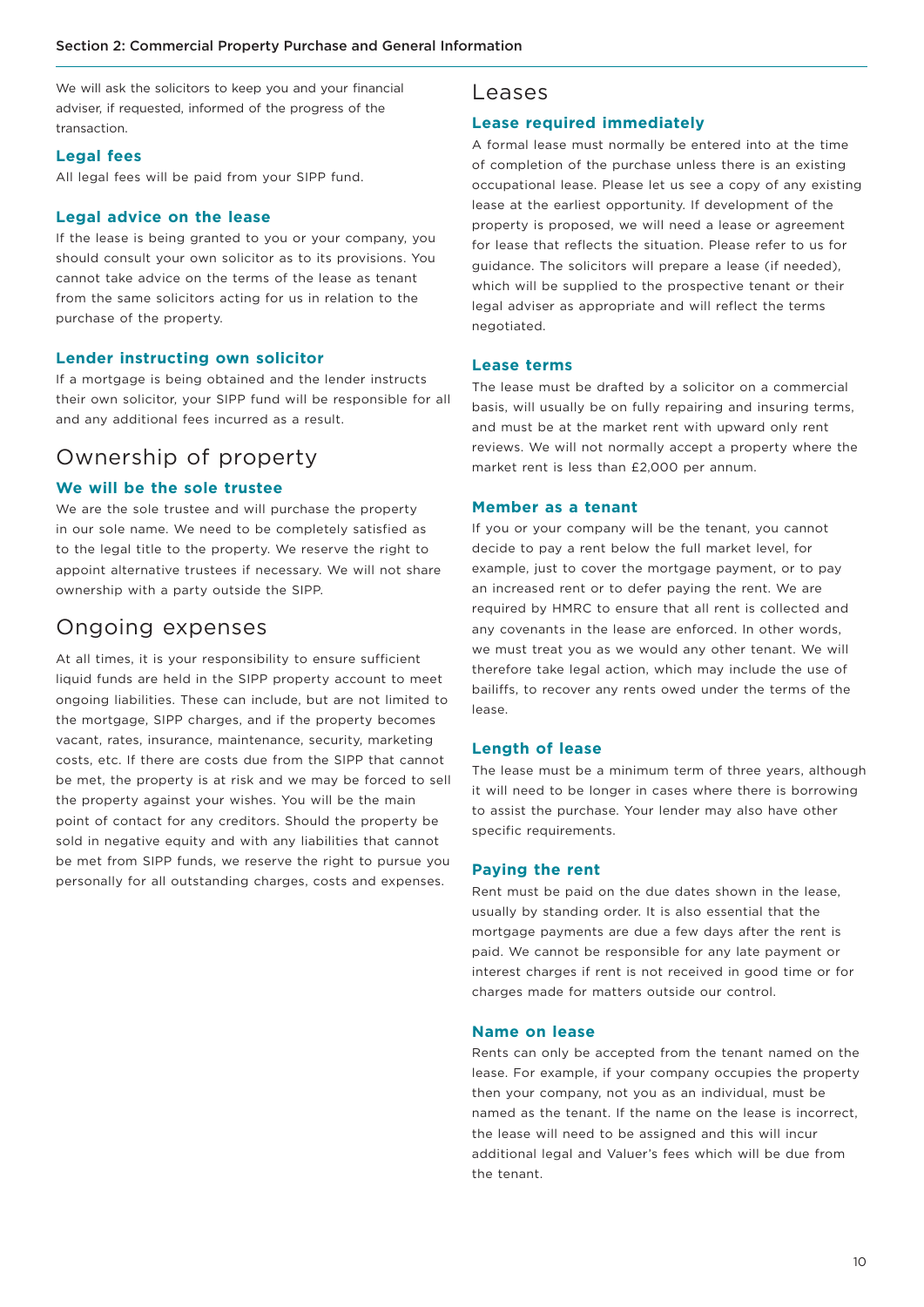## Property management

## **Our responsibilities**

Once the purchase of a property has been completed, the property must be properly managed. We offer two options for property management, either a management service via our managing agent, CBRE, or in certain limited circumstances, a self-management option whereby you are responsible for managing the property yourself. To ascertain whether the self-management option is available to you, please refer to the Property Purchase and Management Options table earlier in this guide.

## **Option 1:**

## **CBRE Property Management Service**

We contract out the ongoing administration of all properties to CBRE.

CBRE is responsible for ensuring the effective management of properties including rent collection, property inspections and general tenant enquiries. We will refer all matters relating to works on the property to CBRE.

## **Valuations**

CBRE will notify you when routine valuations of the property are due, normally every five years. The valuations do not necessarily indicate what the property would be worth if sold. The basis valuation is as defined by the RICS. This valuation will also provide an up-to-date valuation for insurance purposes.

## **Alterations, refurbishments and developments**

Any proposed alterations, refurbishments and developments on commercial property should be notified to CBRE for approval. They will advise us on the rental and other implications associated with the proposals. However, if there are proposals under consideration at the time of an intended purchase, please supply full details to us rather than CBRE in the first instance.

## **Annual charges**

We charge an annual property administration charge (payable from your SIPP fund) from which we cover the cost of CBRE's ongoing administration. Please see the Charges Schedule for your SIPP for details of the annual property administration charge.

## **Additional charges**

Other services provided by CBRE such as valuations, rent reviews and consideration of proposals for works at the property are charged separately by them and the details of their charges are obtainable from them. If you prefer to instruct another firm of Chartered Surveyors in connection with valuations or rent reviews, we will normally agree to this.

## **VAT invoices for rent**

VAT invoices will only be issued in respect of VAT opted properties. Applications for payment (which are not VAT invoices) will be issued prior to the due date and a VAT invoice will only be raised once rent is received. This procedure is followed to ensure that we are not liable to account for VAT on rent that has not been received by us.

## **Option 2:**

Please note: Option 2 is not available to the Private Client SIPP.

## **Self-management by members**

If you choose to manage the property yourself (if this option is available to you), none of the services listed above will be provided by CBRE. You will therefore need to ensure all lease covenants are observed, and carry out the following:

- Rent collection and payment to the SIPP, including other sums due under the terms of the lease, such as insurance
- Property inspections
- Provision of a helpdesk number for general tenant queries
- Collation of insurance information to ensure insurance cover is maintained
- Maintain a record of valuation due dates
- Maintain a record of forthcoming lease events, such as rent reviews, lease expiry, appointment of independent surveyors to undertake rent reviews, new leases, lease renewals and appointment of solicitors on behalf of the SIPP to prepare the necessary legal documents
- Maintain a separate account for service charge management in line with the RICS Service Charges in Commercial Property code of practice.

In addition, you will need to submit to us an annual property return to provide information on the following:

- Rent received
- Lease information and changes
- Condition of property and tenant house keeping
- Insurance information.

Should the management of the property and provision of the required information to us be insufficient or incomplete, then we reserve the right to appoint CBRE to commence management of the property at our discretion. Failure by you to remit all rents to the SIPP, failure to instigate rent reviews or lease renewals in a timely fashion or the occupation of the property without a lease, or any other failure to manage the property in accordance with normal commercial property management may all result in your removal as the property manager.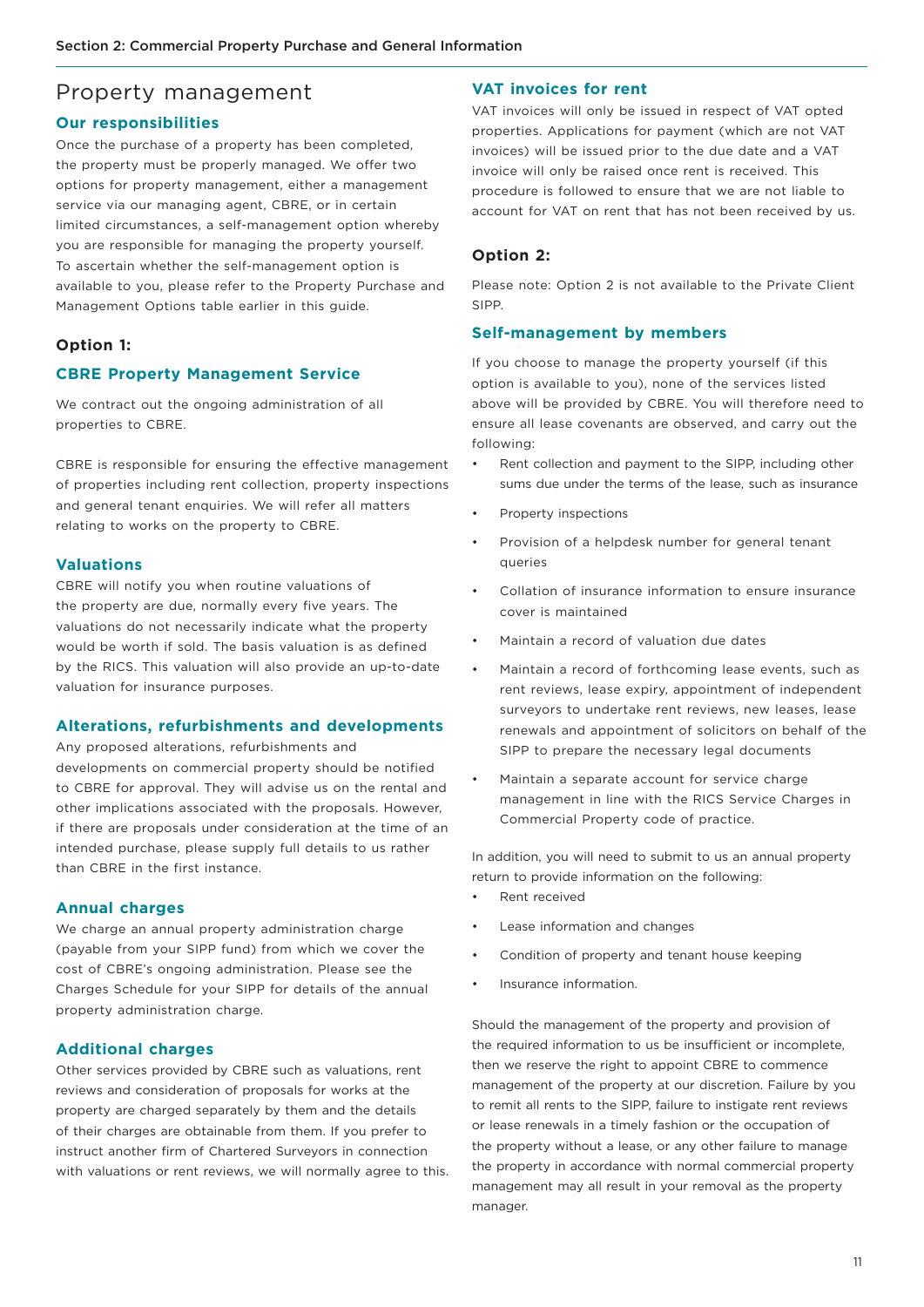In the event this occurs you will be charged the full CBRE management charge and it will not be possible to revert to self-management in the future. To avoid the risk of triggering an unauthorised benefit, no charges in respect of managing the property can be paid to you.

## Insurance

We must ensure the building is always insured. Accordingly, we regret we cannot agree to you arranging the insurance. Where we are asked to acquire a property for which a Superior Landlord or another party is contractually obliged to insure, we will consider whether we can accept this arrangement but even if we do, we may need to place additional insurance to ensure the full range of risks is covered. If there are any additional costs which fall outside the tenant's obligation under any occupational lease, they will be charged to your SIPP fund. Insurance is arranged by our brokers, and is put in place to ensure that the property and the interests of us as owner and your investment are fully protected.

In the event that insurers repudiate a claim for any reason, we cannot accept any liability for the resultant loss to your pension scheme.

It is a requirement that the property is valued every five years to ensure adequate insurance cover is maintained.

## **Our block policy**

We will arrange insurance (from the time that contracts are exchanged) under a block policy we have with a leading insurance company.

The premium will be taken initially from your SIPP fund but, subject to the points above, this will be reclaimed from the tenant.

We may receive a commission payment, based on a percentage of all premiums paid and due in relation to the block policy. The amount received will (in whole or in part) be retained by us, and used to offset the costs incurred by us in administering the various properties.

Our insurers require information on the construction materials used in the property. Please therefore ensure the surveyor who is inspecting and valuing the property completes the Composite Panels Questionnaire.

Please note that in all cases we insure for Property Owner Liability cover to a level of £10 million.

Please also be aware that three years' loss of rent will be insured in the event that the property or land is damaged and the property cannot be occupied.

## **Renewal**

The policy will be renewed on 1st May each year, and therefore at purchase the proportion to that date will be due.

## **Self managed properties**

Please note that if you manage the property, it is your responsibility to notify the insurers of any substantial change which may affect the insurance cover. For example, part or all of the property becoming vacant.

## Your Responsibility for temporarily vacant or void properties – Self managed

## **Keys and intruder alarms**

Arrangements should be made with the outgoing tenant to collect the keys and ensure the property is secure. If an intruder alarm exists, you will need to obtain the code and/or keys for the system. You must also arrange for any on-going maintenance contracts to be placed in the name of the Trustees or cancelled as appropriate.

## **Dilapidations**

It is likely that the lease contains obligations for the outgoing tenant to meet in connection with repair and redecorations. You may wish to consider appointing a Chartered Building Surveyor to act on behalf of the Trustees and your SIPP to ensure that those obligations are met. Should you require assistance identifying a suitably qualified surveyor, please contact us.

## **Marketing**

In order to ensure that the property remains incomeproducing, it is important that steps are taken to re-let the property as soon as possible. Set out below are our requirements in this regard:

- You should instruct a letting agent of your choice to market the premises. The level of fees payable to the agent should be agreed with you.
- Though prospective tenants may be given access to view, no person or business should be allowed into occupation, nor should any works begin (either by the member or a prospective tenant) without authority from us.
- The letting agent appointed will act on behalf of the trustees and all reports and fee invoices should be addressed to The Trustees. All fees will be payable from your SIPP.
- In instances where letting agents are not instructed or the property is let to a party connected to you, confirmation will be required from an independent Chartered Surveyor that the terms agreed represent normal market terms together with their opinion of market rent.
- Any new letting must be on commercial terms and be recommended as an open market transaction by the letting agent.
- Should marketing result in a sale, please contact us for our requirements.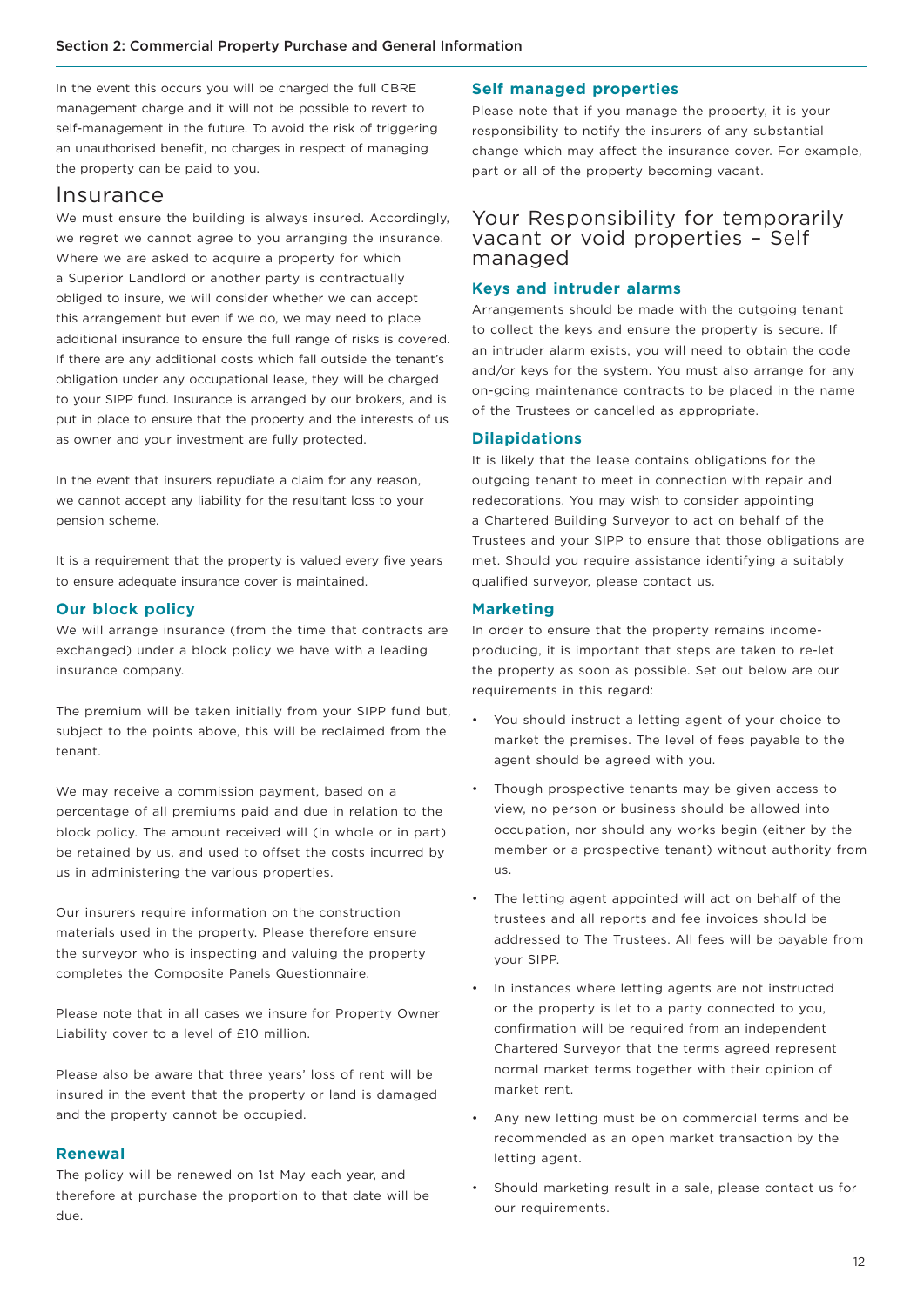- After you have taken professional advice, it is your decision on the suitability of the proposed tenant and you should obtain any references and trading accounts. You will be expected to provide evidence that these have been obtained. We will not be able to comment or accept any liability with regard to the suitability of a tenant, nor any resulting loss or diminution to the value of a pension fund arising from your decision to let a property.
- Once the above points have been satisfied and Heads of Terms (HoTs) agreed, our approval is required. Therefore, please ensure that HoTs are forwarded to us in a timely manner.
- We insist that the new lease and other legal documentation be prepared by one of our approved panel solicitors. For more information on the Solicitor Panel, please see the Commercial Property page of our website.
- You will need to issue instructions to the solicitor but please contact us for our requirements first.
- A colour lease plan, showing the property being demised, will also need to be incorporated into the lease. It will be your responsibility to ensure that a suitable plan is prepared.
- Please be aware that if a mortgage is in place, the bank's consent will be required to the terms of the new lease. Similarly, superior landlord's consent will be needed, if applicable. The solicitor normally requests such consents and any costs involved will be the responsibility of your SIPP.
- If the property requires expenditure in order to secure a letting, please contact us to discuss.

## **Asbestos survey**

Arrangements should be made with the outgoing tenant to obtain the asbestos survey and management plan. If one has not been completed or cannot be located, you should consider whether an asbestos report needs to be prepared.

It is your primary liability to consider whether an asbestos report needs to be prepared and obtain one if necessary, but if we determine that such a survey is required and you have not organised this, it may be commissioned directly. In either case it should be paid for from your SIPP and any invoice should be addressed to the trustees.

## **Fire risk assessments**

Please ensure you comply with the Regulatory Reform (Fire Safety) Order 2005, and associated regulations and legislation.

## **Your responsibilities to comply with insurance requirements**

To notify the insurers and Trustee as soon as the property becomes vacant.

• It is your responsibility to obtain a final meter reading from the tenant for all utility supplies (electricity, gas and/or water, as applicable) and notify the relevant

supply authority. You should continue to read the meters on a regular basis and advise the billing authority of the readings at least quarterly, to ensure that utility invoices remain accurate. You will need to negotiate the charge rate with the relevant supplier and ensure that all invoices are addressed to the Trustees at James Hay Partnership, Dunn's House, St Paul's Road, Salisbury, SP2 7BF.

We will authorise the invoices and arrange to pay these bills from your SIPP.

The responsibility for payment of void Business Rates will fall to your SIPP to pay from the expiry date of the lease. You will need to notify the local Rating Authority of the date that the previous lease expired and that from the following date, void rates will be payable by the Trustee. You may wish to consider seeking to appeal the level of Rateable Value applied to the property. More information can be found at www.voa.gov.uk/business\_rates/index.htm.

We will authorise all rates invoices received where the property is vacant, and arrange to pay these bills from your SIPP.

- Portable heaters should be permanently removed from the property.
- Storm water drainage and valley gutters must be inspected and cleaned as soon as the property becomes vacant.
- Unfixed combustible materials both inside the property and within the perimeter fence should be removed.
- Tanks containing flammable liquid should be drained unless used to fuel any central heating system, which is being maintained during the winter period.
- The integrity of fences, gates and boundary walls must be maintained, and site gates, entry and exit doors must be secured by good quality locks.
- Letter boxes must be sealed and accessible windows and roof lights, regardless of the level at which they are installed, must be secured.
- Internal and external inspections should be undertaken at least weekly to ensure that the building, or unoccupied portion, is secure and that no damage has occurred.

Insurers must be notified of un-occupancy as this is a material fact and they may wish to survey and/or require increased security.

For properties owned in the name of James Hay Pension Trustees Limited, please note the 'best practice guidelines' below which we would kindly ask to be adhered where possible to prevent loss:

#### **Unoccupied Buildings**

When any Building, portion of any Building or more than 25% of the Flats forming any Building become(s) Unoccupied: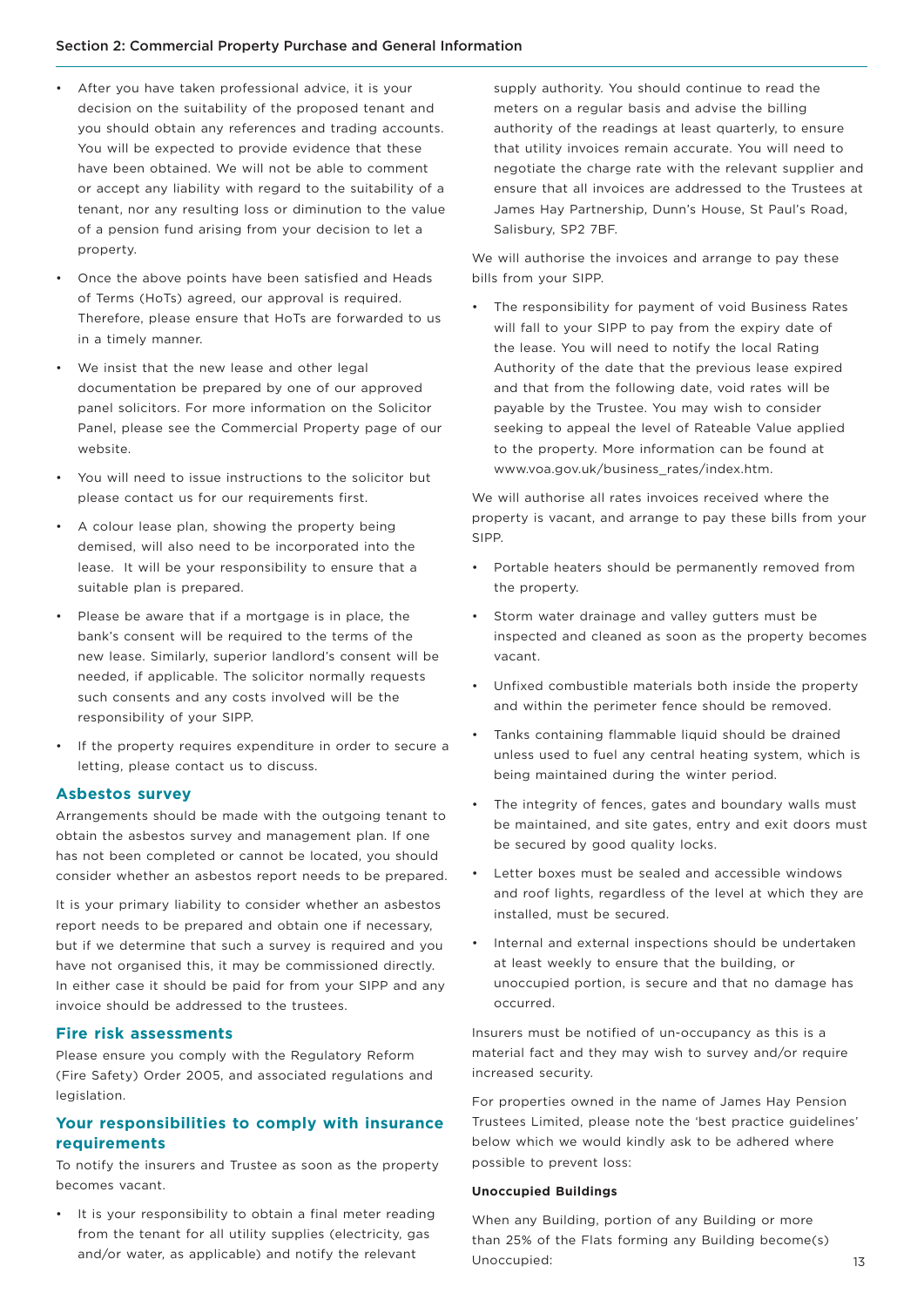- 1. the Insured must notify the Insurer as soon as they become aware of such unoccupancy, and also when such Unoccupied Buildings, portion of any Buildings or Unoccupied Flats are again occupied;
- 2. the Insured should take reasonable measures to prevent damage which may include:
- i. turning off the main services and draining the water system whenever the Buildings, portion of any Buildings; or flats involved are unoccupied, except: electricity when needed to maintain any fire or intruder alarm system(s) in operation; or water supply and heating system(s) where a sprinkler system(s) is in operation;
- ii. thorough inspection of the Buildings, portion of any Buildings or Flats internally and externally at least weekly by the Insured or a responsible person appointed by the Insured and maintenance of a record of such inspections;
- iii. removal of any internal or external accumulations of combustible materials;
- iv. securing the Buildings, portion of any Buildings or Flats against unlawful entry by closing all doors and windows and setting all security locking mechanisms, setting any alarm system(s) and setting any other protective device(s) in operation.
- 3. the Insured must notify the Insurer as soon as they become aware of the Buildings, portion of any Buildings or Flats being occupied by contractors for renovation, alteration or conversion purposes.

For those SIPP properties not held in the name of James Hay Pension Trustees Limited, please ensure you have read and understood your chosen insurer's void or vacant property requirements or guidance. As a self-managing member, it is your responsibility to ensure you adhere to such requirements at all times.

## Property purchase by more than one SIPP

## **How it works**

It is quite common for one property to be purchased on behalf of several SIPPs. We need to establish a separate SIPP for each member to which our normal charges apply. It is not necessary to have an existing business partnership for this to be effected. Charges for each additional member apply.

For Private Client SIPPs and Wrap SIPPs, we will not allow a property to be purchased jointly by a SIPP for which we are a trustee and a third party, including another SIPP trustee company.

## **Central property account**

We maintain a bank account for SIPP properties. This account receives the rent, pays the mortgage, and holds surplus funds until we are instructed by the members to distribute them to each SIPP which will be in proportion to their percentage shares in the property. Sufficient funds must be maintained by you to cover all liabilities due in respect of the property before the next rental receipt.

#### **How the shares are calculated**

It is essential for us to know at the start what each member's share in the property is intended to be.

This must reflect the sum each member's SIPP fund puts towards the purchase of the property. It is not possible to make a gift of part of one SIPP fund's entitlement to another, nor for one SIPP fund to accept a disproportionate share of the mortgage liability in order to increase its share of the property. In the event that one SIPP fund has insufficient cash to meet a liability, the relevant member will normally need to make a further contribution. If at the time of purchase cash has to be used from one member's fund to cover a shortfall in another's then that will be reflected in an equivalent increase in that member's share of the property. After the purchase has completed and the share in the property has been established, it is not possible for one member to cover another member's shortfall in funds for liabilities that may arise. This would constitute a loan and borrowing is only permitted from a commercial lender.

## **Buying extra shares**

It is possible for one SIPP fund to buy a part or the whole of another's share of the property later. A valuation will be required, which must be no more than 12 months old. You will need to contact us for details when required and there will be a charge for the administration and calculation involved.

## **Joint agreement**

We strongly recommend that you enter into a legal agreement to cover events such as death, retirement, disputes and new members acquiring an interest in the property. At such times the property would normally be revalued. We do not give advice on this type of agreement. You will need to take your own legal advice.

## **Transfer of property from another pension scheme**

The transfer of a property from another pension scheme can be quite complex. Typically, a property will be held by a SIPP provider who wants to transfer it to a SIPP with James Hay Partnership. In these cases the normal charges apply, as do all our usual requirements as set out in this guide. If there is an existing mortgage we will require a new mortgage to be granted in our name. Our property managers, CBRE, will not be able to start collecting rent until the legal transfer has been completed.

## **Transfer of a property as a contribution**

We can not accept the transfer of a property as a contribution of an asset.

## **Mortgage liability warning**

We can only borrow up to 50% of the value of each SIPP fund. This means that individual SIPPs may have different shares of the mortgage. Most lenders will require that all members' SIPPs are held jointly and severally liable for the whole mortgage irrespective of the percentages owned by each SIPP. If one member fails to hold sufficient funds for their proportion of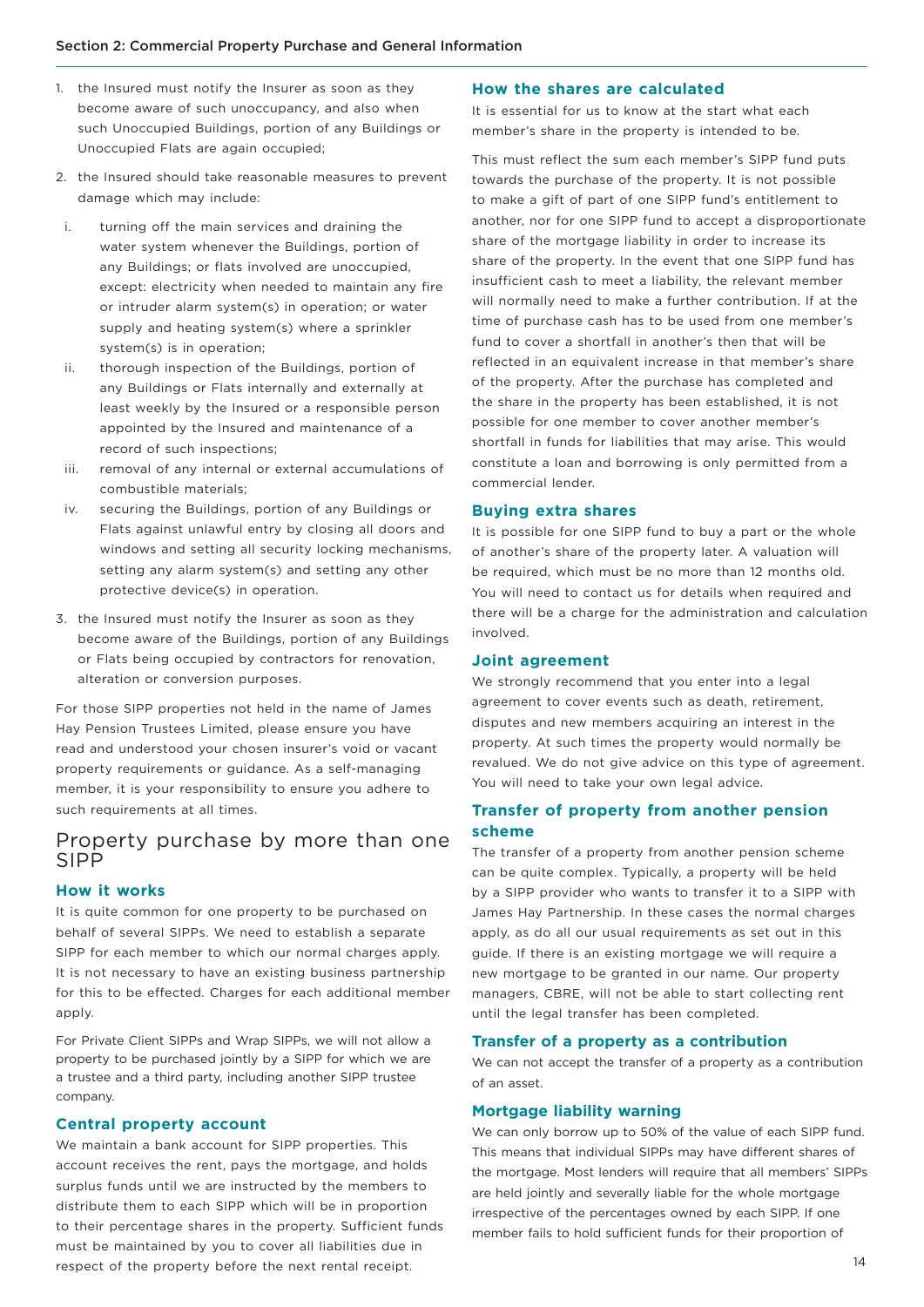any liabilities, the property could be at risk, even if you have funds.

## **Death or withdrawal of member**

In the event of death or withdrawal of a member, the share owned by that member's SIPP must be transferred to an existing member's SIPP or a new member's SIPP. If this is not possible the property must be sold. Further borrowing is permitted for any buy-out. Please remember that the normal borrowing limits apply and total borrowings for each SIPP fund must not exceed 50% of the net value of that fund.

## Value Added Tax (VAT)

## **Opting to tax**

It is possible for us to arrange to opt to tax (bring the property into the tax environment), for example, on the purchase of a freehold new commercial property where the purchase price is subject to VAT, or where major works are proposed in order that VAT that has been paid out may be reclaimed (please note, it takes several weeks to reclaim VAT). If the property is VAT opted, you cannot choose to manage the property yourself.

Where the SIPP is to acquire, lease or dispose of property used/to be used for storage, external VAT advice may be required by JHP prior to completion of the transaction. The cost of this VAT advice will be borne by your SIPP.

Please note: The Private Client SIPP cannot be self managed under any circumstance.

## **Taking advice on VAT**

We will arrange to opt on receiving your or your financial adviser's written instruction. You should consult your adviser as to whether it is appropriate to opt.

#### **Tenants exempt from VAT**

Occasionally it may not be possible to opt, in which case VAT will be irrecoverable. One example is where the purchase price of a property, including any landlord works, is £250,000 or more and the member as tenant is wholly or partially exempt from paying VAT. You should seek professional advice if this situation is anticipated.

## **Transfer of going concern**

If the property is currently subject to VAT, and we are able to opt, and there is already an ongoing tenancy in place then it may be possible to dispense with the payment of VAT on the purchase price, as the purchase can be treated as a 'transfer of going concern' (TOGC). We notify HMRC of this at the time we opt. In some circumstances, it is possible that HMRC will overrule this concession after completion. If this happens VAT becomes payable to the seller on production of a valid VAT invoice and can be recovered on the next VAT return.

As there will be a time delay in recovering the VAT it may be necessary for there to be sufficient money in the SIPP fund to pay the VAT to the seller.

## **Short term borrowing to cover VAT**

Any VAT loan comes within the 50% borrowing limits, so the total of all borrowings must be no more than 50% of the value of your SIPP fund.

## Fees

#### **Who pays them?**

The legal, Valuer's, and all other relevant fees together with all disbursements must be paid from your SIPP fund. If there are insufficient funds in your SIPP at the start of the transaction to cover expected fees, we will request a payment to cover these.

## **What are the charges?**

Please refer to the Charges Schedule for your SIPP. The charges contained in the Charges Schedule are in addition to the legal and other charges and disbursements incurred in the purchase of the property. If the particular circumstances of the transaction are likely to require a significantly greater than normal amount of time from us, we reserve the right to apply an increased charge.

## **Additional charges**

A new lease at a later date, or a sale or transfer out of the property from the SIPP, is normally treated as a further property transaction and we will make a charge for this. Please see the Charges Schedule for your SIPP for further details.

For any work we are required to carry out outside our normal responsibilities (e.g. involvement in litigation in connection with the property) we will make an additional charge. Any professional advice or assistance we may need in connection with managing your property will be charged to your SIPP fund.

## Aborted transactions

We examine each proposed purchase during every stage of the process to ensure it complies with HMRC and our requirements, as set out in this guide. There may therefore be cases where a proposed purchase will be declined at a late stage. Please refer to the Charges Schedule for your SIPP for details of our cancellation charge, which will be charged irrespective of the reason the purchase has been cancelled or aborted.

#### **Panel solicitor's charges**

Please contact your chosen James Hay panel solicitor to discuss their legal fees in advance of the transaction commencing. Their fees will depend on the nature and complexity of the transaction in question. Unfortunately, it may not be possible to reach a final view on the acceptability of a property until the instructed solicitors have undertaken some of their work and costs have been incurred, which will be met from your SIPP fund. This applies even if the transaction is aborted because our legal requirements cannot be met.

## **Consequences**

If the property purchase falls through, the SIPP will remain in force and can only be cancelled if the start date is within the cancellation period. Contributions cannot be refunded.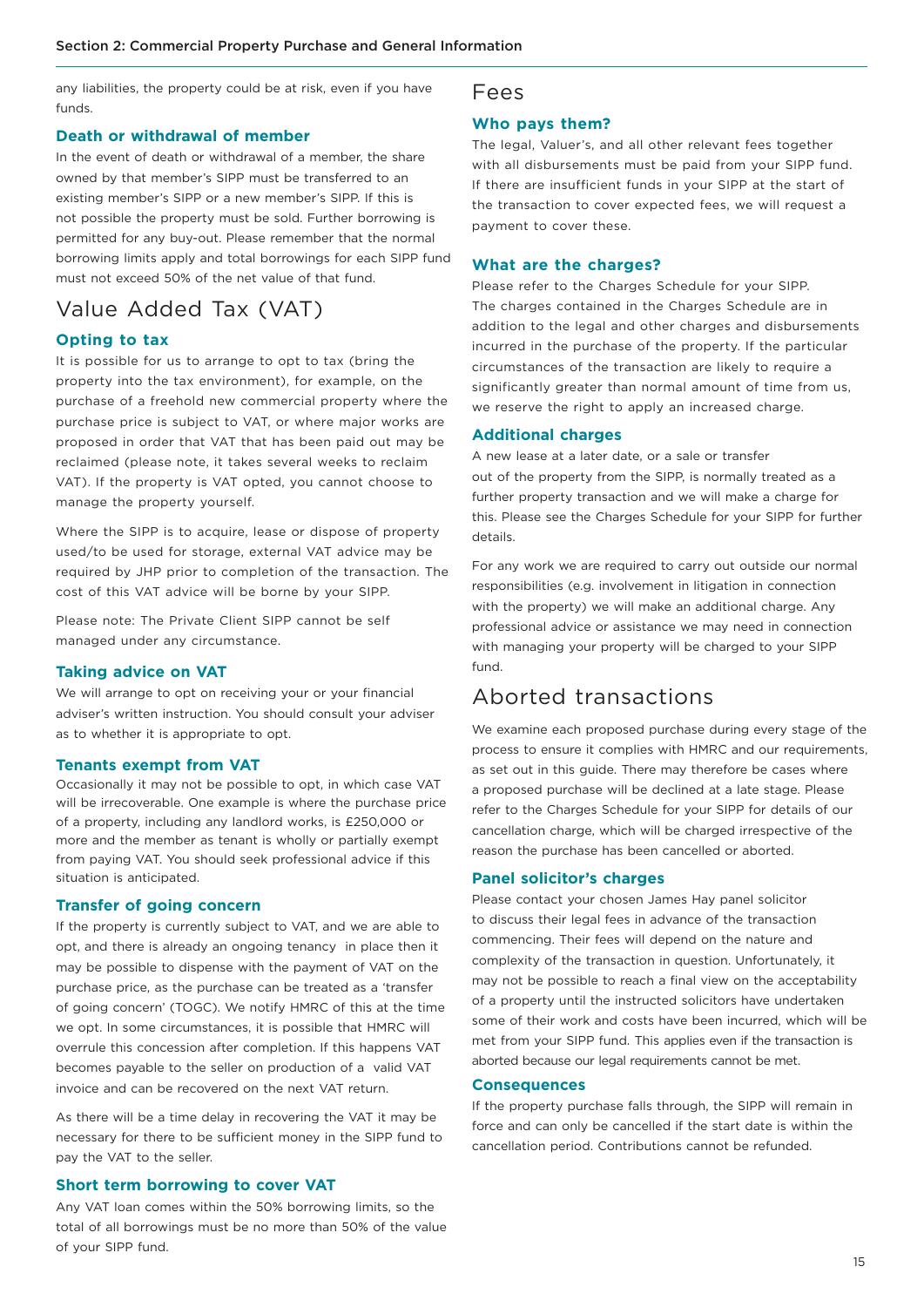## Disclaimers

This guide may not be exhaustive, as we have found from experience that individual properties may sometimes have particular problems or involve additional costs that only become apparent after the legal work has commenced. The information provided in this guide may also be affected by changes in the relevant legislation. If you have any queries or would like any further information, please do not hesitate to contact us.

This guide is based on our interpretation of current legislation and should not be relied upon for detailed advice or as a statement of law. Whilst every effort has been made to ensure that the information is correct, we cannot accept any responsibility or liability for any omission or inaccuracy in the material provided in this document.

Please remember that the tax treatment depends on the individual circumstances and current tax benefits may change in the future. You should seek advice from a financial adviser regarding the matters raised in this guide as to how they may affect you.

Remember that the value of your investments can fall as well as rise.

## Further information

**For further information, please call your Service Executive Team or our general enquiry number 03455 212 414.**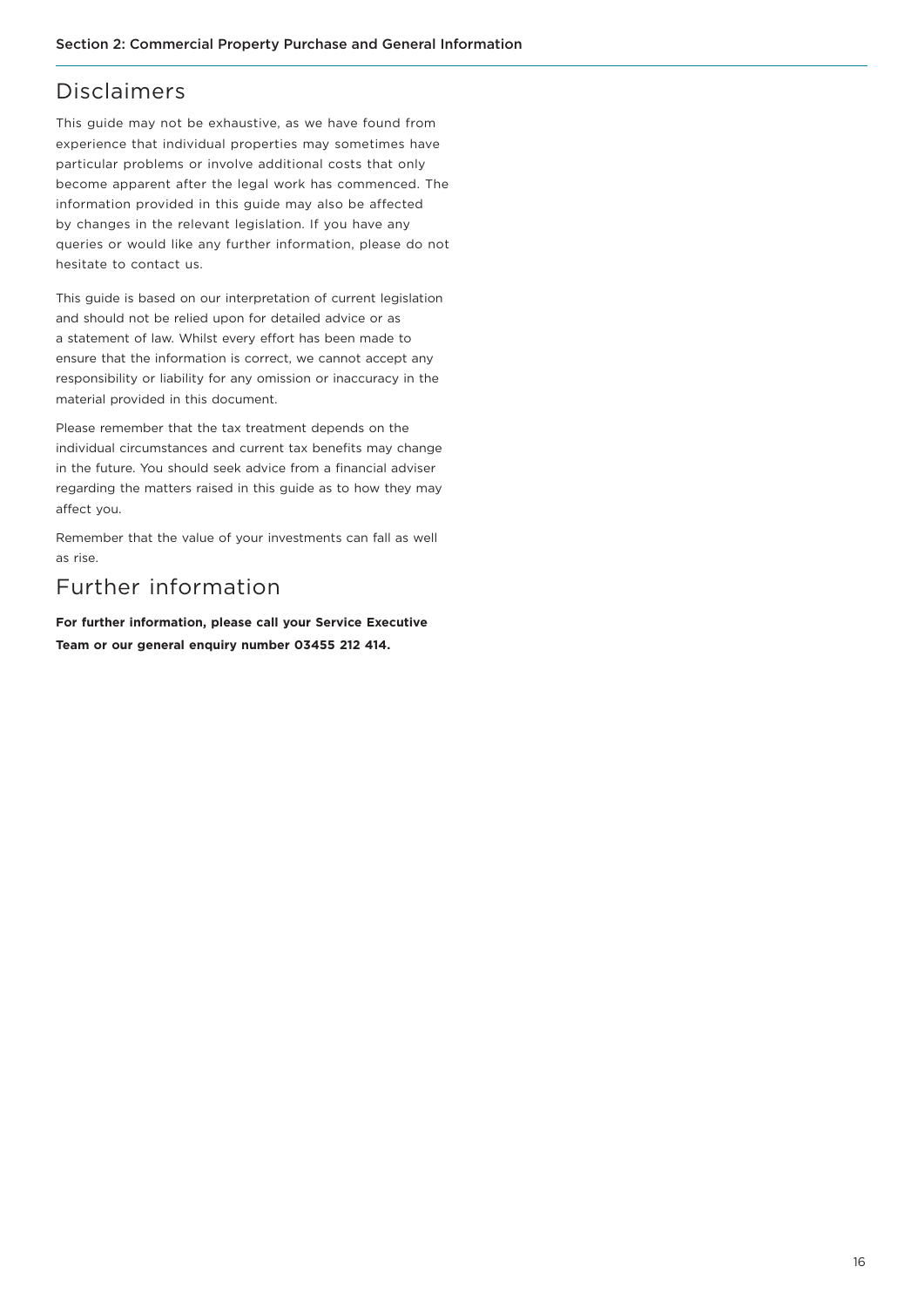# Frequently asked questions

| What is the difference between freehold and leasehold<br>property?                             | Put simply, a freehold property is absolute ownership of the<br>property. Leasehold is where the interest is a tenancy under a<br>long lease, typically for 99 years or above. At the eventual end<br>of the tenancy, ownership goes back to the landlord.                                                  |
|------------------------------------------------------------------------------------------------|-------------------------------------------------------------------------------------------------------------------------------------------------------------------------------------------------------------------------------------------------------------------------------------------------------------|
| What do you mean by 'opt to tax'?                                                              | Commercial property is generally exempt from VAT. There are<br>occasions where it is appropriate for a property to be standard<br>rated and in order to achieve this, the property is opted to tax.<br>Once the property is opted, VAT is charged on the rent.                                              |
| Do I have to have an environmental report on the property?                                     | Yes. A screening report is required initially on all properties<br>which identifies, for example, previous uses of the property,<br>areas of flood plain, areas of coal mining, etc. More detailed<br>reports may be required as a result of this initial screening. Costs<br>are paid from your SIPP fund. |
| How do I calculate that the mortgage payments meet your<br>requirements?                       | The annual market rent or existing rent divided by 1.1 will give<br>the maximum annual repayment amount for a fixed rate loan,<br>OR divided by 1.3 for a variable rate loan.                                                                                                                               |
| Who completes the Composite Panels Questionnaire and<br><b>Property Observation Checklist?</b> | The Valuer, who must be a RICS qualified surveyor, and must be<br>independent of you.                                                                                                                                                                                                                       |
| Can the tenant or vendor use the same solicitor as<br><b>James Hay Partnership?</b>            | No. There must be separate solicitors to avoid a conflict of<br>interest.                                                                                                                                                                                                                                   |
| Who organises the lending and valuation?                                                       | You do, with your preferred lender and Valuer. We do not have a<br>panel of lenders or Valuers.                                                                                                                                                                                                             |
| What works can the SIPP pay for?                                                               | Items that are typically payable by a landlord and are not the<br>responsibility of a tenant. Please read the Commercial Property<br>Works Guide for further information available on the website at<br>www.jameshay.co.uk. All proposed works must be referred to us<br>prior to commencement.             |
| What are SSAS to SIPP in-specie transfer requirements?                                         | Exactly the same as a normal SIPP property purchase. The<br>process involves a full legal conveyance, and change in legal<br>ownership from the co-trustees of the SSAS to the trustee of the<br>SIPP.                                                                                                      |
| Can the SIPP buy a property at auction?                                                        | Technically yes, but in practice there are difficulties due<br>to timescales set by the auction houses and the legal<br>obligations imposed on us by acceptance of the bid before our<br>requirements can be met. For this reason we ask that you refer<br>to us before the auction.                        |